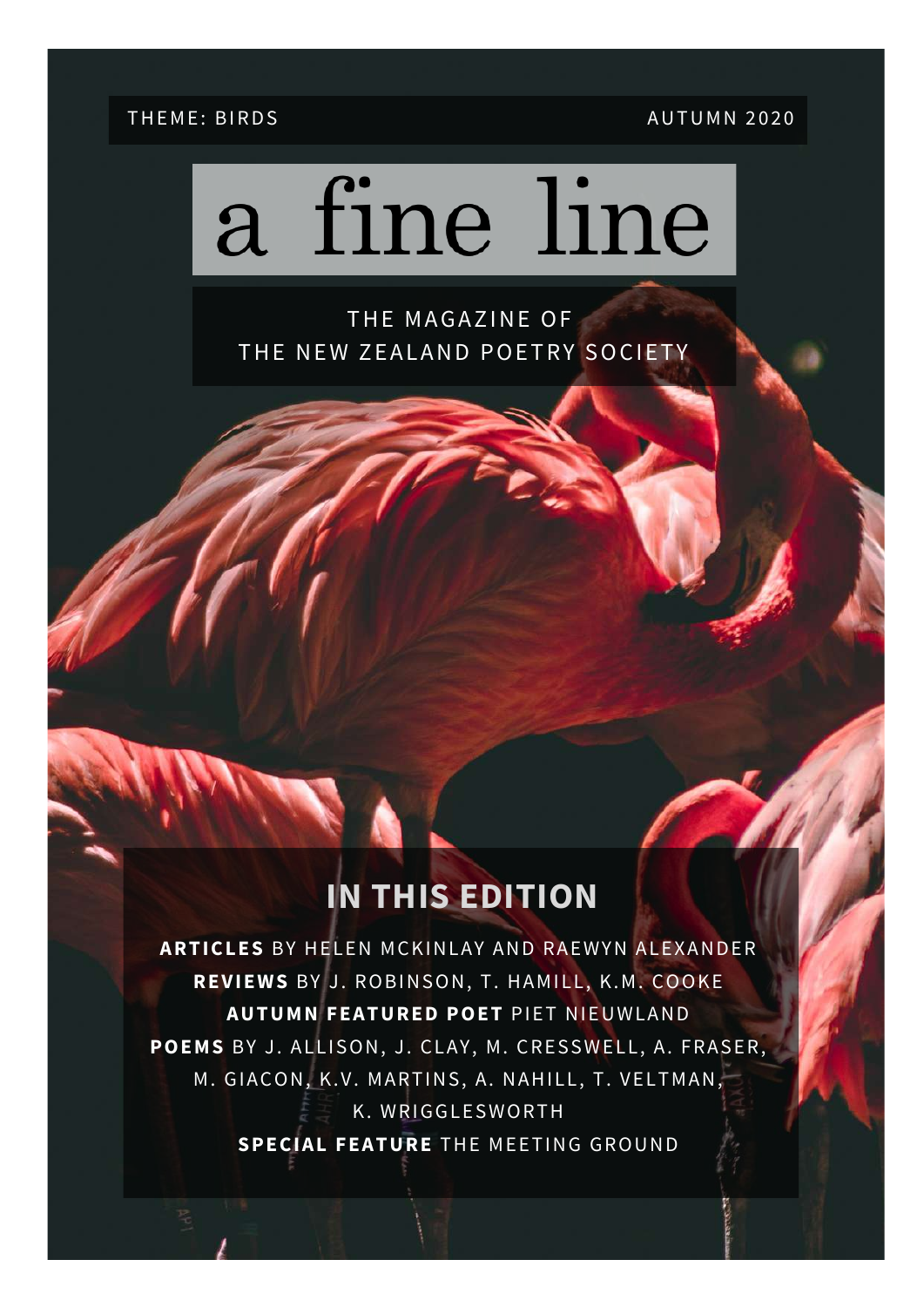### *Contents*

#### **Feature Article**

Environmental Poetry: A Personal Journey *Helen McKinlay*

**Autumn Featured Poet** *Piet Nieuwland*

**Feature Article** How to Edit an Anthology in 90,000 Steps *Raewyn Alexander*

#### **Reviews**

*Working the Tang* by Nicola Easthope Reviewed by *Joseph Robinson*

*The Limits* by Alice Miller Reviewed by *Thomas Hamill*

*Tuning Wordsworth's Piano b*y Jane Simpson Reviewed by *Kay McKenzie Cooke*

#### **Members' Poems**

### *Special Feature*

**The Meeting Ground** *A collaboration between poets in Jamaica and New Zealand*



# **From the Editor**

*Ivy Alvarez* 

It's always lovely to receive praise, don't you find?

Belinda Tait writes, "Just dropping a line to say the new Summer edition is looking great! Also, I would just like to say thanks, for your ongoing support of my work. Exposure is very hard to get, especially at beginner level!" Trish Veltman adds, "Another excellent issue for the summer, Ivy."

On behalf of the NZPS Committee, I'd like to thank Jamie Trower for his energy and enthusiasm for NZ poetry during his recent voluntary service, and to welcome Charlotte Steel, who now runs our social media. Get in touch: social@poetrysociety.org.nz

We will being having our AGM online this year, on the 6th of June at 2pm via Zoom. More details soon forthcoming.

For *a fine line*'s Winter edition, we continue the search for our next Featured Student Poet. The chosen poet's work will appear in the magazine, and receive a book token as payment for publication. More prizes announced on facebook.com/NewZealandPoetrySociety

Students, please email with details of your place of study, and a selection of up to 4 poems (maximum 40 lines each), subject line "Featured Student Poet", to editor@poetrysociety.org.nz

Deadline **10 April 2020**. Good luck!

For Members' Poems, our Winter theme is **Fruit**. Deadline for members: **30 April 2020**.

This Autumn edition takes flight with thought-provoking articles from Helen McKinlay and Raewyn Alexander, poems from our brilliant Members on the theme of **Birds**, plus a special focus on a unique collaboration between New Zealand and Jamaican poets, organised by Jamaican poet Ann-Margaret Lim and our very own NZPS President Shane Hollands, with poems that will make your imagination soar and flutter.

And for our Autumn Featured Poet, I am delighted to present **Piet Nieuwland**, whose poems make graceful and unexpected swerves, and gentle collisions in language.

Thanks for cosying up to this edition of *a fine line*.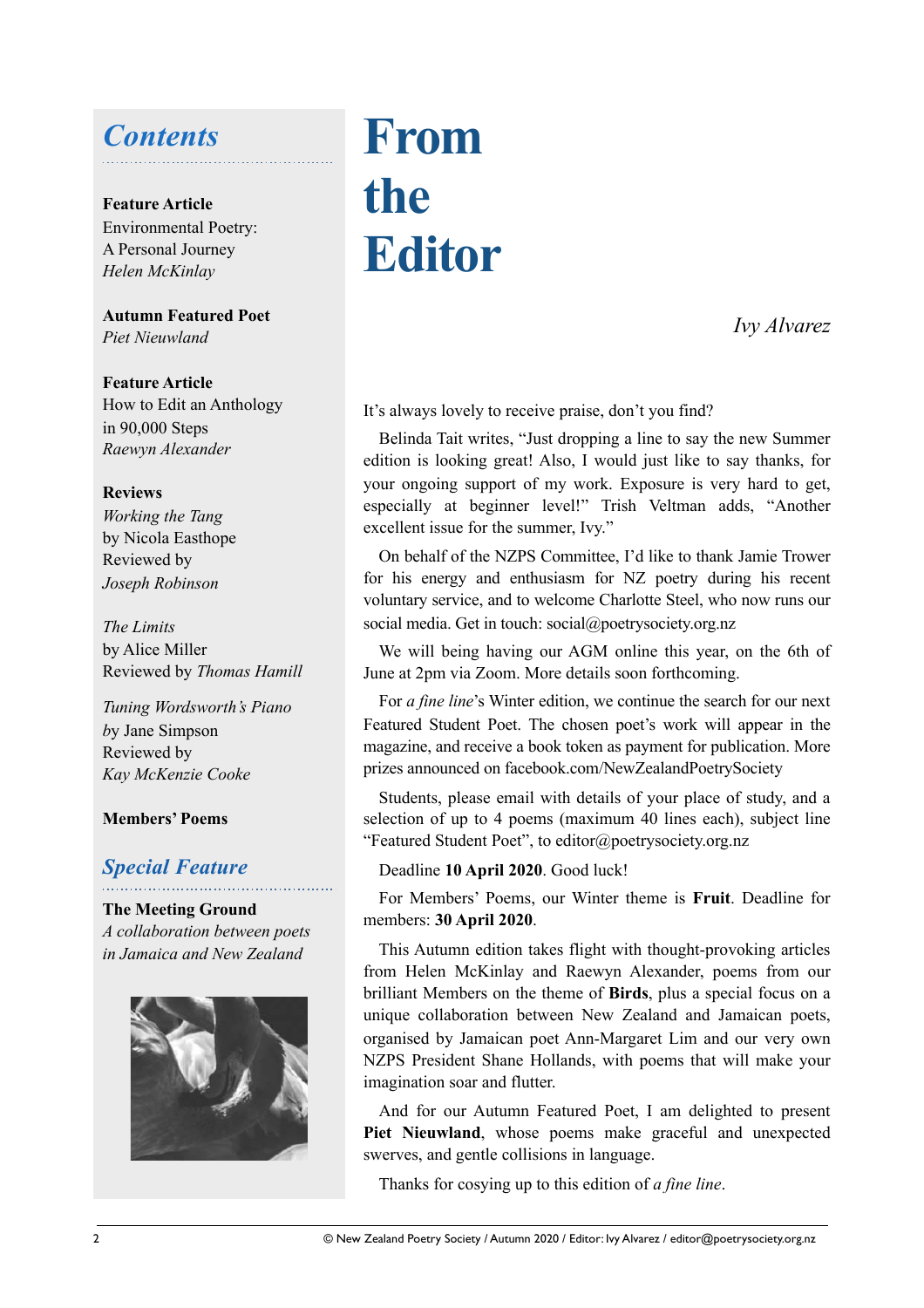# a fine line

The Magazine of the New Zealand Poetry Society Te Hunga Tito Ruri o Aotearoa

 ISSN 1177-6544 (print) ISSN 1178-3931 (digital) **AUTUMN 2020** 



Te Hunga Tito Ruri o Aotearoa

Charity Number: CC20250

#### **Patrons**

Dame Fiona Kidman, Vincent O'Sullivan **President** Shane Hollands **Vice President** Sue Le Mesurier

**Social Media** Charlotte Steel - social@poetrysociety.org.nz

New Zealand Poetry Society PO Box 5283 Wellington 6140 info@poetrysociety.org.nz www.poetrysociety.org.nz

**FACEBOOK** NewZealandPoetrySociety **INSTAGRAM** @NZPoetrySociety **TWITTER** @NZPS

#### *a fine line staff*

**Managing Editor**: Ivy Alvarez **Editorial Assistant**: Emma Shi

#### *Quotations of the Season*

Poetry can break open locked chambers of possibility, restore numbed zones to feeling, recharge desire.

*— Adrienne Rich*

I think writing is at its best when it's dipped in two streams: the reality and the poetic.

*— Ben Okri*

# **Feature Article**

#### **Environmental Poetry: A Personal Journey**

*Helen McKinlay* 

To begin, I want to share with you the thoughts and ideas that led me to one of the most enriching times of my life. As my knowledge increases, I realise how important sound and rhythm are to the human psyche.

Some say we are pure vibration.

I have always had an interest in the *performance* of poetry. It's the sound of the rhythm and the rhythm of the sound that appeals, whether the poem rhymes or not. And the same applies to written prose. It needs a rise and fall. Like music, language needs its phrasing, its dramatic pauses, its cadences.

However, it was not until I helped edit my daughter's PhD thesis in mathematical physics that I really internalised how essential rhythm is in all forms of *written* communication; from textbooks to spoken verse, whether read aloud, or quietly to oneself. When we read, our bodies have an emotional response, which in turn has its own rhythm. We gasp, still, shiver, tense, cry, freeze, feel angry, and sometimes doze off.

The internalisation of these ideas about rhythm in written communication led me to a deeper consciousness — that rhythm is what *all* forms of art hold in common. It equates to movement in dance, sculpture, painting, film. *It is part of our environment.*

At this stage in my thinking, I was frustrated. In the past, apart from being read aloud or performed, poetry has stayed on the page. I wanted to move it on, hang it up, throw it in the air… Other people must have had the same idea because it began appearing on walls and buses and in doctors' surgeries, and I myself joined an international online poetry blog and took part in a movement to paste poems in downtown windows.

Eventually it was my passion for the natural environment of Aotearoa New Zealand that gave me the experience of melding myself and poetry with the rhythms and spirit of the land itself.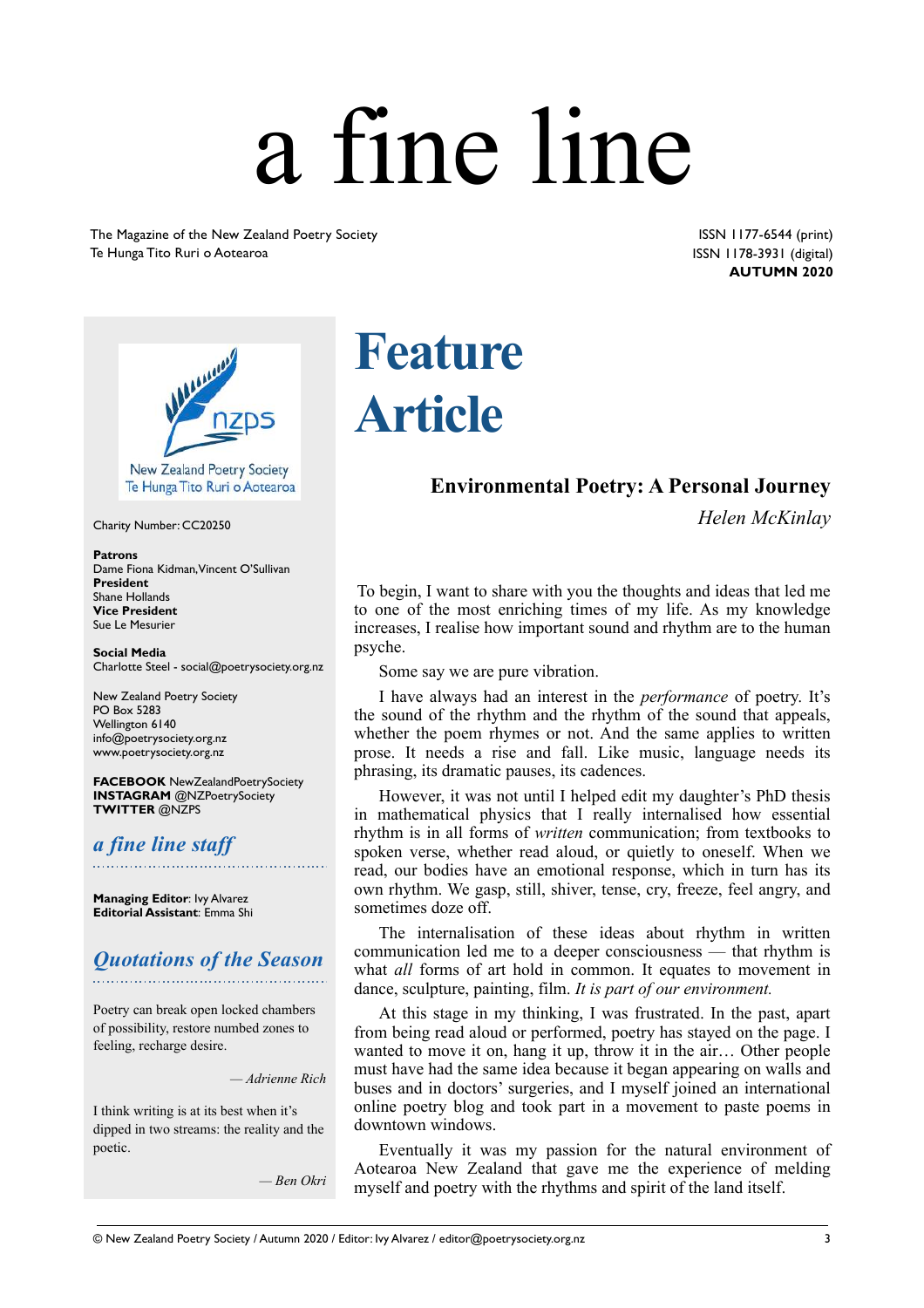### The experience of melding myself and poetry with the rhythms and spirit of the land

 Below is my story of what turned out to be the Rototai Environmental Arts Project, situated in Mohua, Golden Bay.

Three years ago, I had a strong urge to give my poem, "Low Tide at Rototai", to the beach of that name. Rototai Beach and the adjoining Motupipi estuary is an area of ecological and archaeological significance, as well as an area of fragile beauty. I have been a visitor since the days when it was dominated by the adjoining rubbish dump and the smoke from the Golden Bay cement works. The dump and cement works are now closed. In recent

years, the council and groups of volunteers have worked hard on restoring the native plants in the beach reserve and in parts of the inlet. Despite this, the quality of the estuary and its birdlife is still at risk. This project was my gift of aroha to a land that has suffered much — a contribution to its guardianship.

At Rototai, low tide can reach beyond horizons. Looking out from there, one is in the centre of Golden Bay — encircled, from left to right, by the mountains of Abel Tasman National Park, the Pikikiruna Ranges, Rameka, and the Tākaka Hill, followed by the view up the Motupipi inlet to Mount Arthur, and the mountains of Kahurangi National Park, which stretch round into the West Coast. And always, behind lies the long curve of Onetahua and Farewell Spit, with Mount Taranaki looming in the background. Lastly, there are the mysteries of the ocean bed and the multitudes of birds who feed there: royal spoonbills, white faced herons, pied oyster catchers, pied stilts, banded dotterels, black shags, and the rare kōtuku.

My poem is a simple account of what I saw, heard, and felt when walking far out into a tide that disappears into the sky: 'At Rototai I walk to where the tide's edge chatters with the gulls…' But the experience of gifting it involved me in the sounds and rhythms of Papatūānuku and her children. I felt the mana of this place so deeply that I began to see the beach in 3D.

After much thought, I chose a boulder as the poem's frame. I searched for a boulder that people could touch and enjoy, one they could lean on as they stared out to the everchanging views of tide and inlet. One that would suit the landscape. One that would have a space to place my poem on, in letters big enough for those who had left their reading glasses at home. And one day, the perfect boulder was there in front of my eyes. A sculpture in its own right. After a lot more phone calls, permissions, and paperwork, the big day came. I can't describe the excitement I felt when it arrived at Rototai. It was indeed a truckload of boulder. Minutes later, the digger — 'one of the big boys' — arrived, and the driver delicately put it exactly where I asked. It was a huge moment and I was lucky to share it with my daughter, Beth, and granddaughter, Thea, who had helped find it. Now it was just a matter of designing the poem to fit the plaque that would then fit the boulder, as well as waiting for the carvers and the weather, and organising a celebration.

Finally, on 13 July 2019, the boulder — an ancient and sculpted piece of *Papatūānuku* from the Jurassic period — and the poem — not quite so old — were finally unveiled before a large gathering of people. Members of the Manawhenua Ki Mohua performed a karanga and waiata, and it was time for my daughters, granddaughters, and myself to lift off the harakeke covering made by Sarah Hornibrooke. I gave a short talk and then all who were present joined in the singing of Mozart's version of *Dona Nobis Pacem*, or *Grant Us Peace*. Flautist, Patrick Riddett, played *Her Mantle So Green* (an old Irish air) and there was a final karakia, before kaumātua John Ward Holmes asked people to walk up to the boulder, touch it, and

read the poem. My greatest wish had been that this gathering of people would be like a large dose of aroha for this place, and I felt it was. There were a few teary eyes and a lot of emotion expressed before we all chatted over our cuppas under the warm winter sun. All in all, it was a gorgeous Rototai Day.

Now that the project is finished, it looks so simple. But it was a mission that challenged all of my senses, faculties, and beliefs. I had no idea how to find a boulder, how many hours of work it would entail, how many people I would talk to, how many listened, how many emails I would write, how many permissions I would need, how to approach the funding, and what an amazing experience it would be. Or, that the project would increase exponentially until it became more about the rhythms of life itself and the spiritual connections between people, arts, and the environment. An act of kaitiakitanga.

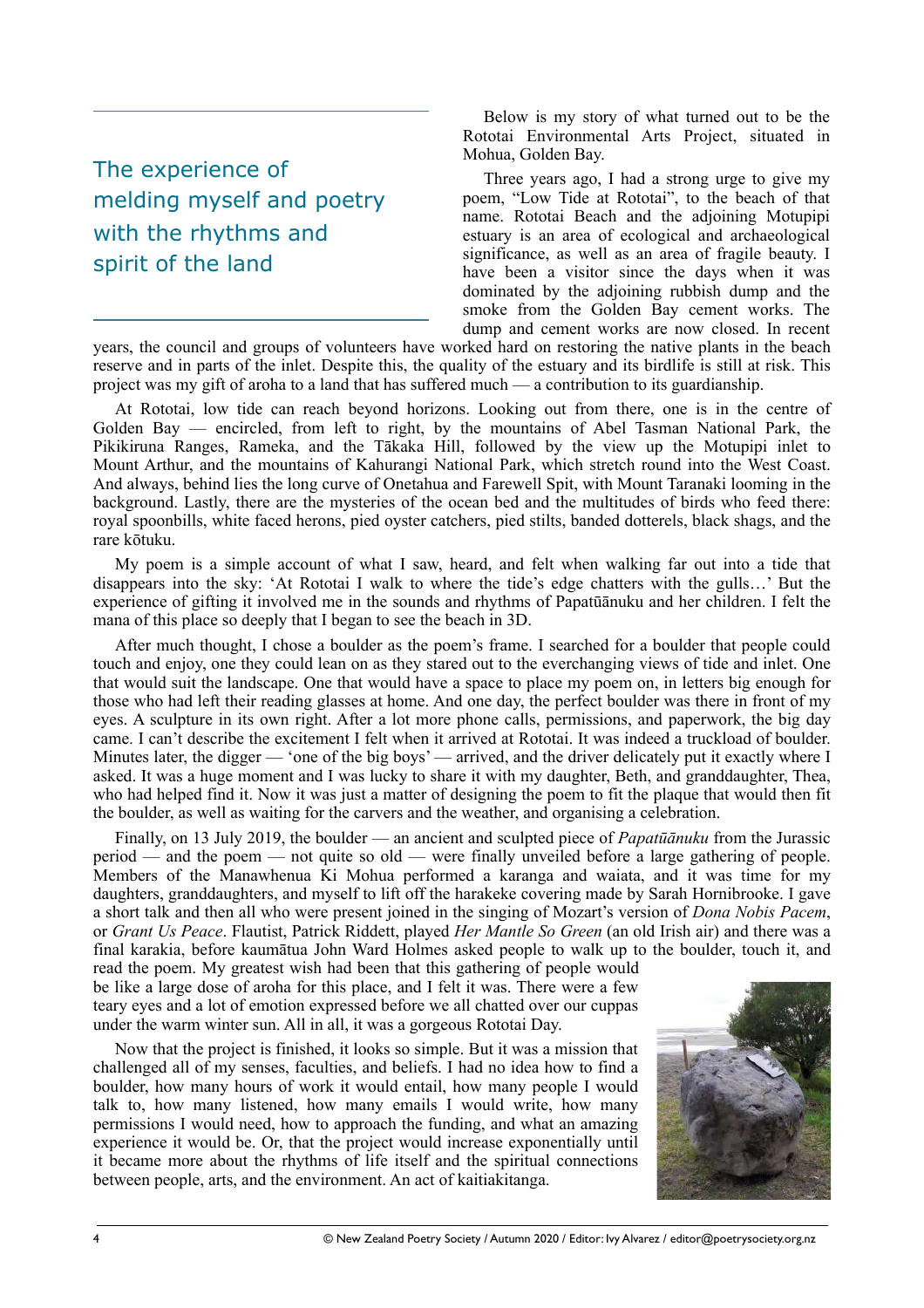# **About Our Contributors**

**Raewyn Alexander** of Tāmaki Makaurau Auckland is internationally published. She edits, writes, ghost-writes, designs books, creates art-work, runs workshops and more. www.writerfind.com/ ralexander.htm or Facebook and Google for more.

**John Allison**'s poems appear in literary journals in New Zealand and overseas. He was the featured poet in *Poetry NZ* 14. His fifth poetry collection is *A Place To Return To* (Cold Hub Press, 2019).

**Jenny Clay** has poetry published in New Zealand and overseas, online and in print; and most recently in *Fresh Ink* 2019. Her poems are often influenced by the environment.

**Kay McKenzie Cooke** (Kai Tahu, Kati Mamoe) lives in Dunedin. She has had three poetry books published by OUP, with her fourth collection to be published by The Cuba Press in 2020.

**Mary Cresswell**'s sixth collection, *Body Politic*, will be published by The Cuba Press in 2020. It is focussed on the environment. See also: http://www.read-nz.org/writer/cresswell-mary

**Alexandra Fraser** is an Auckland poet. She is published in both NZ and overseas magazines and anthologies. Her second poetry collection, *Star Trails* (Steele Roberts), was launched in November 2019.

**Michael Giacon** is a poet from Auckland. He is a member of the Isthmus Poets, and a judge for the 2020 Peter Wells Short Fiction Contest.

**Thomas Hamill** is an English Literature graduate (University of Warwick), now living in Tāmaki Makaurau. Inspired by nature in Aotearoa, he loves exploring this theme in his own writing.

**Shane Hollands** is known for his work with poetry music & theatre, establishing The Kerouac Effect. Shane is a poet for the Wordcore bands, Freaky Meat, and The Moebius Orchestra.

**Ann-Margaret Lim**'s second poetry collection, *Kingston Buttercup*, was nominated in the poetry category of the 2017 Bocas Prize (Trinidad & Tobago). Her first collection, *The Festival of Wild Orchid*, was nominated for the UK's *Guardian* First Book Prize.

**KV Martins**'s poetry and prose feature in a variety of print and online journals. By day, she writes for an online history encyclopaedia, and by night, she works on a novella set in WWII Italy.

**Helen McKinlay** is a widely published poet and bestselling children's author. She blogs at gurglewords.wordpress.com. Her new poetry collection, *People of the Water*, is now available (see online).

**Art Nahill** is a physician-poet living in Auckland. He's published in both the US and NZ, and is working on his third collection of poems.

**Piet Nieuwland** has poems and flash fiction in print and online journals published internationally. He is managing editor of *Fast Fibres Poetry*, and previously worked as a conservation strategist. pietnieuwland.simplesite.com

**Joseph Robinson** is a librarian based in Wellington who likes off-white roses and silk shirts. He posts some of his musings on Instagram: open tabs infinite.

**Trish Veltman** lives in Kapiti and writes poetry, fiction and a blog www.verveview.com. Some of her poems have been published in magazines, including in *a fine line* and *Mayhem*.

**Karen Wrigglesworth** was inspired to write a few poems – after a lengthy hiatus – while visiting Dunedin's Botanic Garden. She wrote "The Avians" during a Robert Lord residency.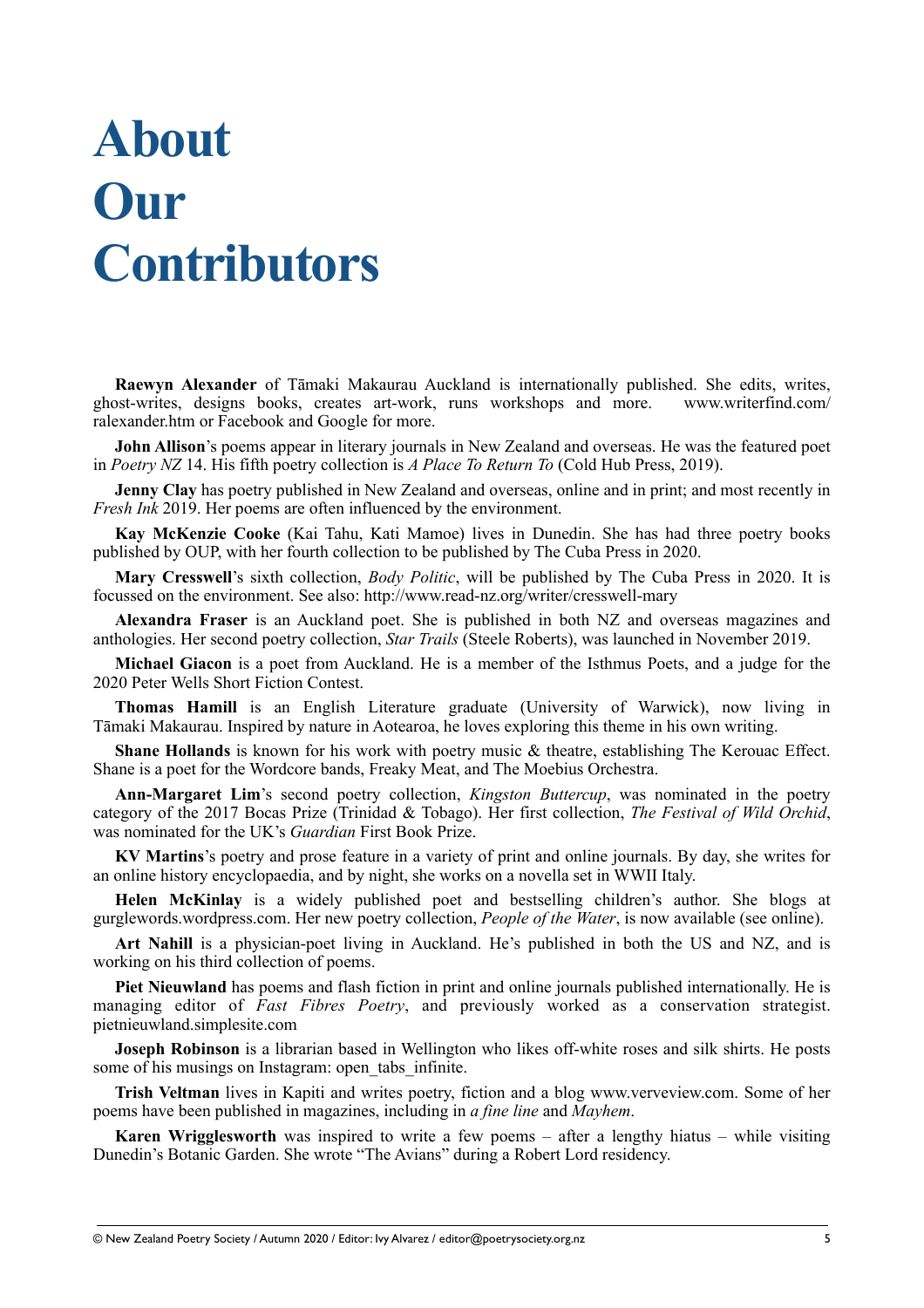# **Autumn Featured Poet**

## Piet Nieuwland

#### **BlurBlurBlur**

We are in, as the tee shirt full frontal states, Tokyo, London, New York, Dargaville The Great Northern Wairoa bulges like a big fat eel, the incoming tidal wave swallows the overflowing breakfast menu of eggs free range, focaccia wholemeal, beans and sweet hot kumara A triple shot expresso saxophonist trills, tribbles, vibrates a spill out a resonant jazz jive that opens all walls The chalk board invites patrons to a little greedy indulgence, servings of rich chocolate orange berry cake with cream that mirrors a vivid red cow abstractly in celebration of kiwi roaming free though pastoral landscapes Sunday morning main street vibe is a liquor store open and a gaggle of swaggering locals out back, the garden courtyard filled with banana palms and boasts Buoyant putangitangi chicks hang ten on a Hokusai wave over Riporipo beach Rafts of ghost kauri logs snake the afternoon rollin' down the river, dodging the jingle bell rock and carols bleeding from the scorched wasted hills The clouds are intercontinental, in a slow motion parade to and from the horizon just over there to Bondi, or Manly and the beach babes here as sweet as any there, any on the Vie De Pacifique Perimeter anywhere

• *First published in* GREED: 7 Deadly Sins, Vol. 3 *(Adelaide: Pure Slush Books, 2018)*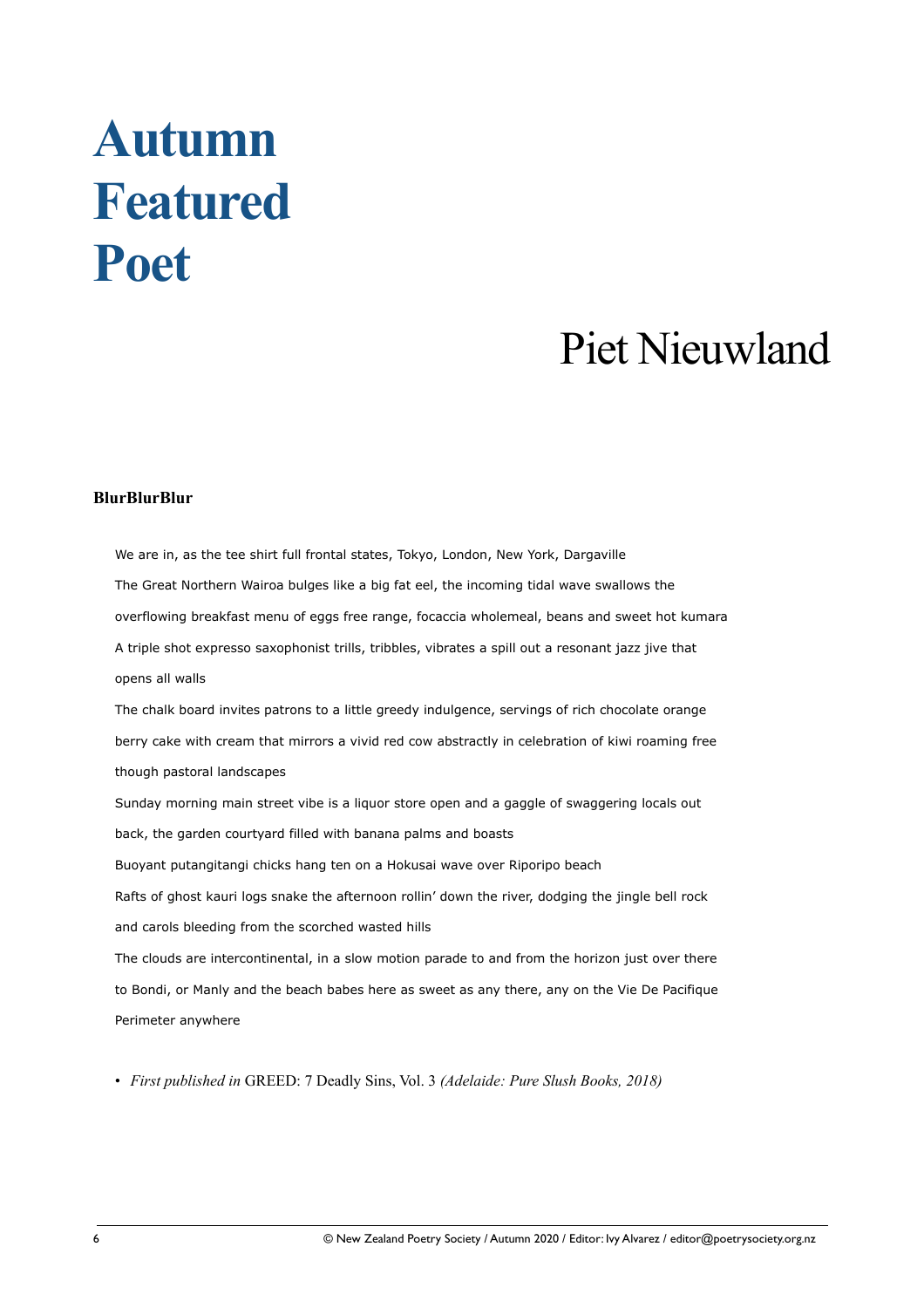#### **An Indium Morning**

Between Te Whara and Paepae o Tū Pohutukawa elbows knotted With an asymptotic curve of fine holocene sands Taonga islands drifting through a sifting, shifting lens Where we landed, Cloud caverns of frontal activity loom A spring tide in spring pulls the dunes down Ice plants melt in the white sun In a season of fires A red kete, red tee shirt Ebony bikini, blushing cheeks Red billed gull quartet He korero, $1$  plays the ivory surf The fertile ocean carved whakairo Into literatures of foam and air A pizzicato for children Ngaruaroha, her cello, violins Trembling like the toiling clouds Haere mai te kara Ka nuku nuku Ka neke neke

\_\_\_\_\_\_\_\_\_\_\_\_\_\_\_\_\_\_\_\_\_\_\_\_\_\_\_\_\_\_\_\_\_\_\_\_\_\_\_\_\_\_

 $1$  Steinway concert piano He korero purakau mo te awanui o te motu: story of a New Zealand river.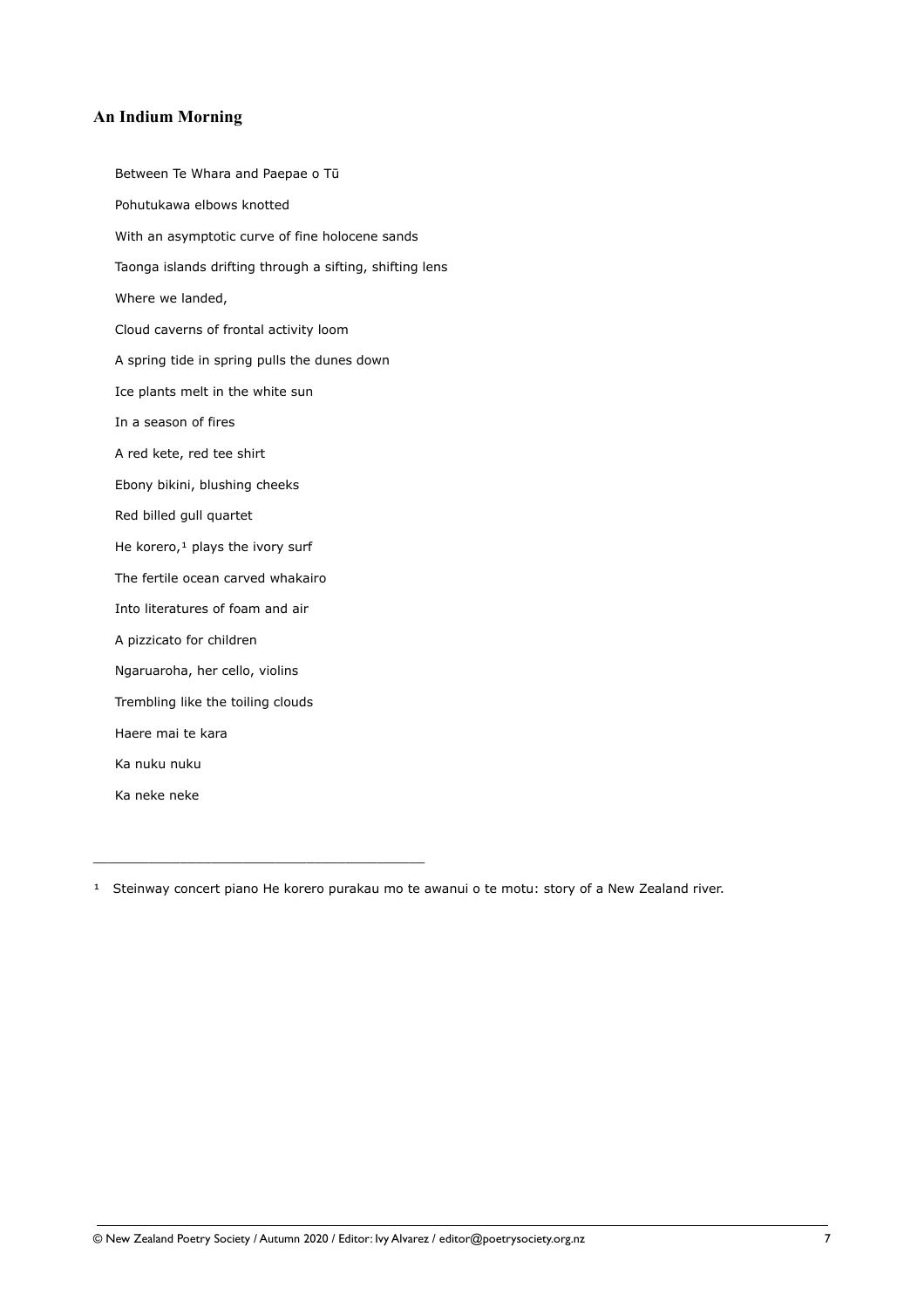#### **With unspoken questions**

With unspoken questions / on bioluminescent algae Viridescent infinities / emerald harmonics We embraced the swollen arch of dawn / its twisted silken chords Over archipelagos of white winged yachts / on a deep aquamarine gauze On course to hidden magic bays / dialects of landscapes Fecundities of spirit / fertile subversions Dancing tarantellas of coastal dunes Vivid cadenza in the diluvial light As when we love / these wounded black mountains As when we follow / the edge of tidal water / through salt flats From this hill / feeling an uneasy peace When the sun lifts / out of the ocean The houses / sown loosely / amongst totara groves All huddle and flex / in tentacles / of the hot wind

#### **Remember the numbering of clouds**

Not in snow, nor ice but warm mists Her eyes incandescent stars

A handful of words

Scribbled on ribbons of language woven

An unveiling of letters

On drying cotton sheets

A new alphabet of signs

Of fluid sounds

A miracle of hours unfolding

Sweet ellipses, a solar circle

Actions of electrons reaching

Beyond their orbit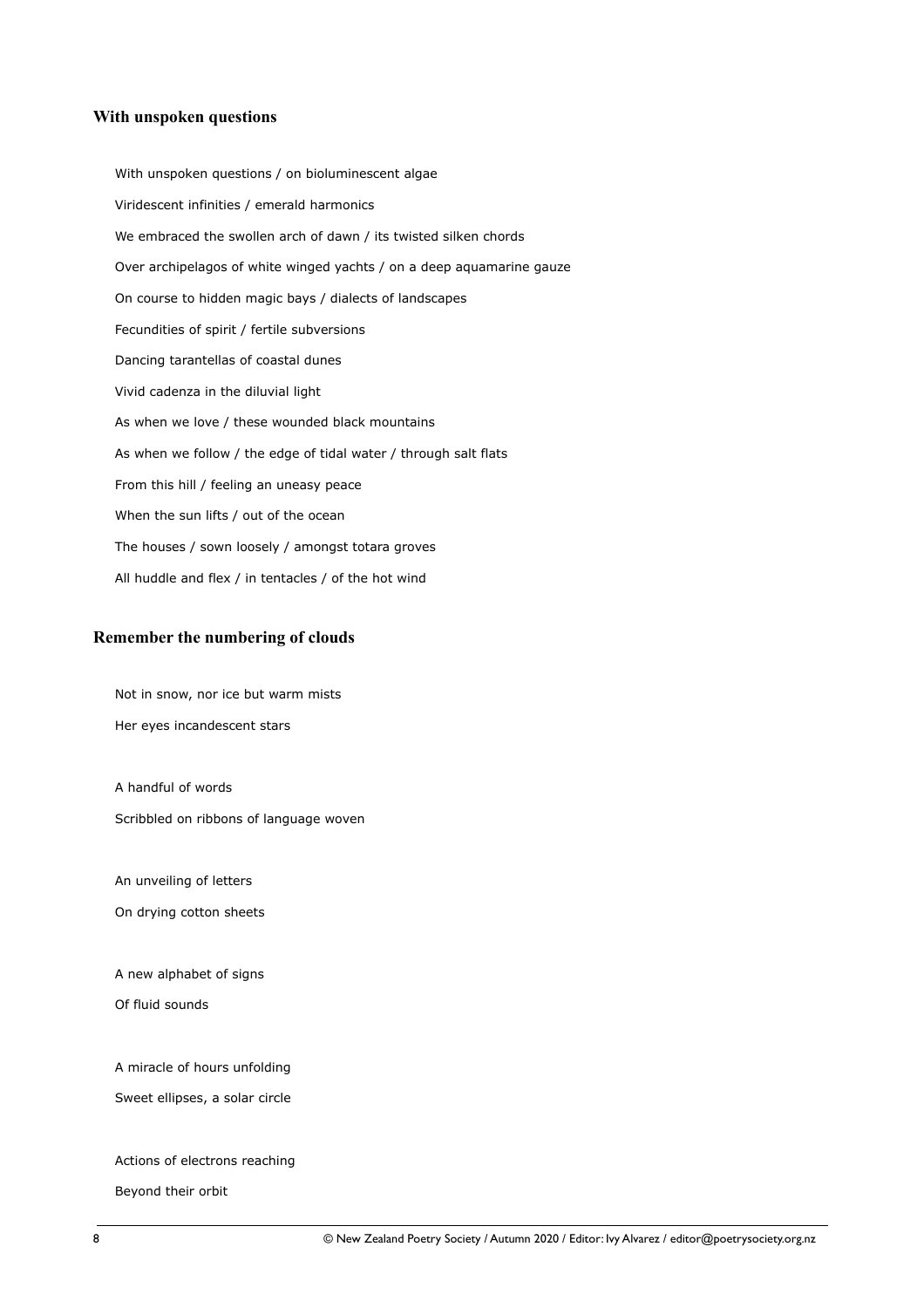# **Feature Article**

#### **How to Edit an Anthology in 90,000 Steps** *Raewyn Alexander*

As I edited the New Zealand Poetry Society's (NZPS) 2019 anthology, *The Perfect Weight of Blankets at Night*, hundreds of poems, possibly thousands, eased or rollicked in.

Other verses winked, a few seemed shocking (blunt experiences, or highly emotional, and so on).

Trends included fragile eco-systems, love poems (perennially-favoured thank goodness), the delicate, flexible ways we connect, cultural themes, school-life, families… Poems were published due to their winning a prize or their fine qualities.

Kudos to NZPS people for expertise, focus, and kindness. Yearly, the NZPS publication springs from a highly-respected international writing competition: many schools, workers, parents, multifarious individuals, including an octogenarian, were involved this year. Via email, we discussed vital matters like capital letter use (honestly!), format, style, related themes — and relayed comments. Excellence from Aotearoa New Zealand and the world, in this publication.

Editing's like a medical procedure, but on a body of work… I'd created books before. Choosing cover colours took days. Excited about "night" and "comfort", trying grey, greens, lilac, until satisfied. People do judge books by their covers and require ease of reading. My International Communication degree training and decades of writing and publishing supported me.

### Careful organisation is an invaluable writerly habit to cultivate

Finickity changing, huffing, haaah-ing, wondering… maybe like adapting a favourite recipe. We cater using ingredients at hand. Often a mess at first, nevertheless persisting, often alone. Analysing previous editors' efforts as a guide, plus astounding proofreading from Laurice Gilbert at NZPS, along with Katharine Allard and Shane Hollands, helped excellent administration. NZPS offers this yearly international competition. Their professionallymanaged publication appears later.

An editorial needs to welcome readers, a true contents

list must appear, with work thoughtfully collected. NZPS's *The Perfect Weight of Blankets at Night* overall utilised naturalistic presentation. Some editors prefer logical approaches. I employed some mathematical order, also relying on intuitive, emotional directions. Humans use multiple intelligences. I employed logic, visual-spatial, linguistic, and naturalistic reasoning regarding design, with a sense of musicality. Gardner's *Theory of Multiple Intelligences* explains.

Received poems were filed, then rearranged into a poetic story. Careful organisation is an invaluable writerly habit to cultivate. Highly-placed poems suited the beginning (to a degree expected and possibly comforting); some then appeared grouped as sharing similar moods or themes (e.g. natural subjects).

Contrariwise, intriguing tensions, and looser narrative groups evolved, soothing poems next to active work, etc. Particular poems suited being kindly grouped, others provided rests, mood changes, segues… Each choice quite deliberate with a sense of freedom, vitality, with personal touches offering such effects.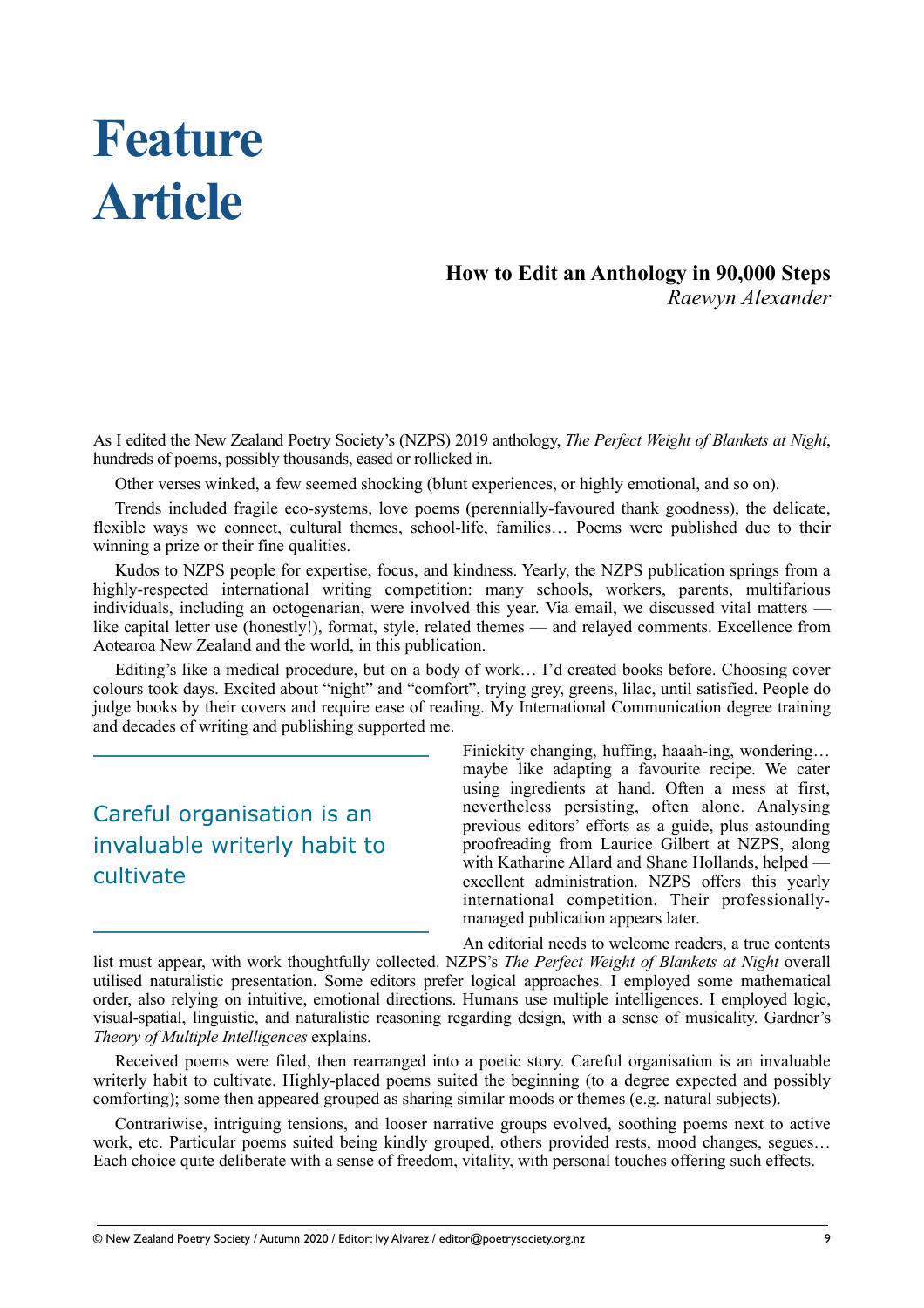Poetry has been vital in my life since birth. My extended family lived nearby, and loved quotes, recited verse, sang, invented rhymes, nicknames — everyone widely read and creative in conversation. Many offered me reading recommendations; then I enjoyed a great formal education.

Excellent awarded verse compelling on any page, too, like extraordinary furniture in a room, but much finery in one place seemed unbalanced. Gradually, I furnished pages in a more naturalistic, eclectic style. Testing, questioning each line, punctuation, and placement, respect improved quality.

This anthology is designed also as a gentle, intriguing antidote possibly to ultra-orderly, tricky, streamed information coming straight at you (some too crass), beamed from screens, online, or TV *et al*.

Surely many readers shall discuss our NZPS's anthology 2019. Questions welcome. Buber, the German philosopher, said true dialogue's how human being progress.

Our 2019 cover is dream-like, edgy. Aotearoa NZ's inventive culture with international touches: inspiring. Practising creative arts, by the way, creates superior problem-solvers, happier people, more empathetic, so truly helpful decisions appear. Writing and reading poetry improves all thinking — so vital.

Editing takes mega-gallons and gigantic gulps of time

From ancient times, artists developed, drew cave

pictures, or on artefacts — messages of life. We imagine sounds became stories, verses, etc., helping us understand feelings, where to next… Arts' wondrous tradition — you and me, free to practise them.

Much art opens minds, softens hearts — some nourishing food for thought...

Reading papers, and file after file online, my fingers hurt, arms ached (wishing I'd learnt touch-typing), but joyous, so involved. Editing takes mega-gallons and gigantic gulps of time, too. Writers and editors need exercise. Some do physical work when not writing: we walk, cycle, visit a gym, do aqua-aerobics… A work-life balance also vital.

Proofreading, re-reading, reformatting: grateful for people's guidance, also their accepting apologies for any errors. Complete puzzles, too, were sorted by a group, occasionally. When so close to editing, everything can blur.

Luckily, extraordinary help with proofreading appeared (as mentioned), and reading work aloud to myself assisted (something I learnt in a poetry workshop long ago. I oddly forget who advised me to read work aloud, perhaps pnw donnelly with her snail-mailed workshops, or inimitable Catherine Mair in person, or unflappable Patricia Prime, maybe luminary Janet Charman, or genius editor Alistair Paterson, or in Gold Table Workshops with David Lyndon Brown, Dr Olywn Stewart *et al*, or fellow Eye St Poet Dr Jack Ross, careful Jacqueline Crompton Ottaway, fantastic Alice Hooton, maybe insightful Leicester Kyle over at wonderful Lee Dowrick's, or Poetry Brats like Dr Rene Harrison, Peter Larson, Lynda Chanwai Earle, or Happy Tea House poets, at Blue Haven gatherings, Grey Lynn?) Many poets supportive. I recommend joining or creating poetry workshops — in the swim, your head up, helping others stay afloat, too.

Important to build healthy resilience, and helpful friends and family do matter — the outside world's where your writing's going.

A thrill, anyway, working with such fine writers re the anthology, with nice short notes appearing on occasion. One farmer escaping rain sent mention of lambing. From Ireland later, someone relayed goodwill in Gaelic… Another poet chatted with a Tāmaki Makaurau Auckland radio show host, emailing saying *The Perfect Weight of Blankets at Night* could appear on the chat show *Kick Arts*. Deeply appreciated.

Insightful arts connect us truly well. Do kindly enter NZPS's competition this year — polish your poetry and submit. A rewarding experience. See our dreamy book launch photos online, read and enjoy the book itself. Inspirational.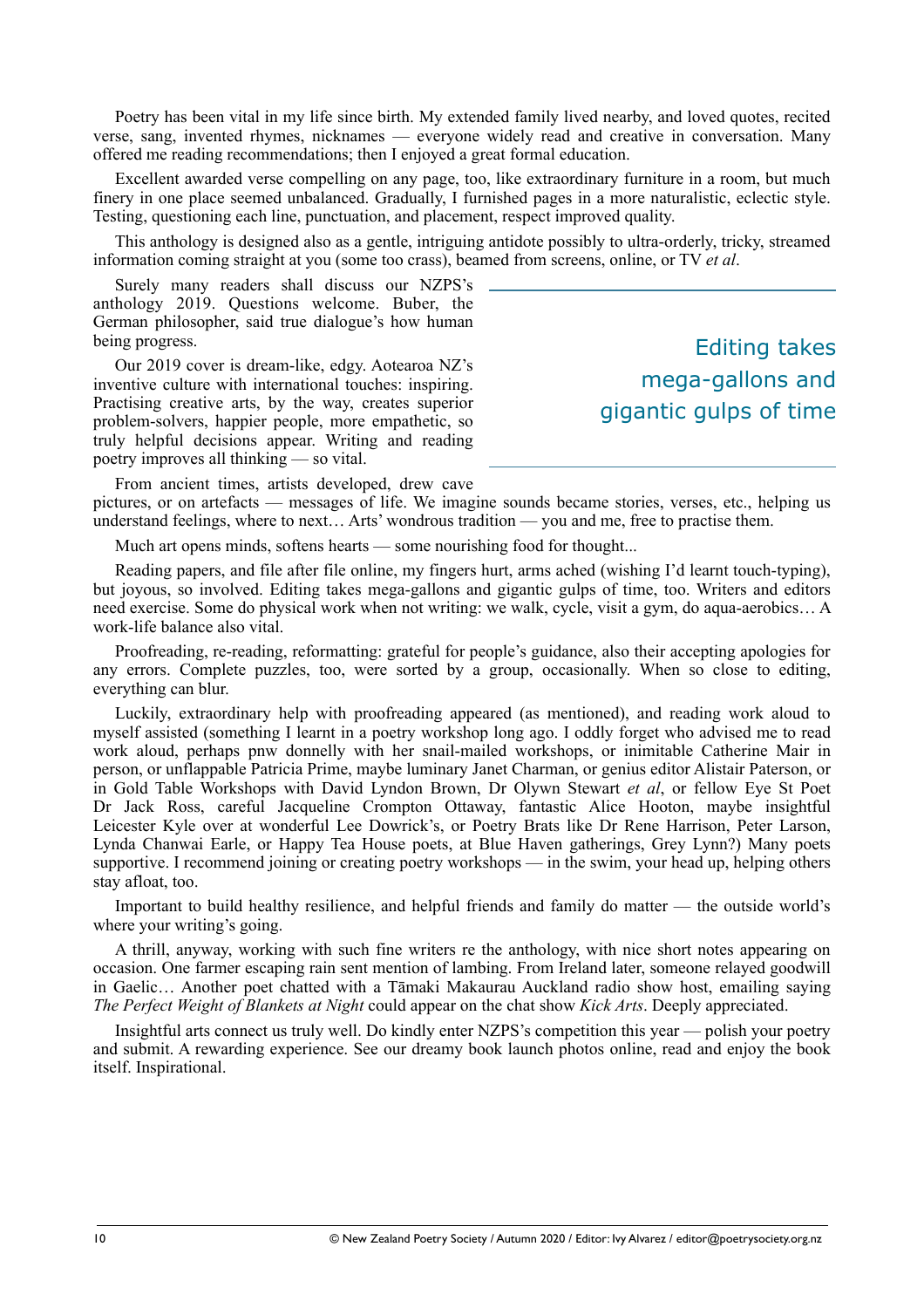# **Reviews**

### *Working the Tang - Nicola Easthope*

(Wellington: The Cuba Press, 2018). ISBN 9780995110724. RRP \$25. 87pp

*Reviewed by Joseph Robinson*



Working<br>the tang<br>Nicola Easthope

Easthope will put your extensive knowledge of New Zealand geography to shame The endnotes of Nicola Easthope's recent volume reveal some aspects of Norse mythology to the uninitiated. Off the Orkney Islands, at the bottom of the Swelkie whirlpool, there is a witch who turns the great mill-wheels and keeps the planet salty.

Although Easthope might usually be found on the Kāpiti Coast, this appears to be a sly reference to her other dwelling. With all the salt and motion *Working the Tang* brings into the world, it is safe to say Easthope is that witch.

The volume's early poems are enmeshed with family histories and visions of a Pākehā ancestral home in the vicinity of the Orkney Islands. But this land is not the temperate twin of Hawaiki; it is cold, salty and bloody. But there is much mystery and song to be discovered there. Easthope's writing is distinctly Pākehā. She necessarily defines her identity in terms of a relationship with Māoritanga and Te Tiriti. Easthope does not shy away from the horrors and ongoing injustices that colonialism and eurocentrism has frequently wrought on Māori. These are not 'NZ/European' poems.

hoodie boy lights up in salute. He inhales, but his lungs empty out through his eyes.

The Wharemauku slips rain over a fish-pass conceived by school children ("Morning")

Easthope will put your extensive knowledge of New Zealand geography to shame. Have you been to Ōkārito? What of Andaman, Pōrangahau, and Kiriwhakapapa? Ah, but have you been held up by the traffic controllers at Torea Street? I strongly suspect the author is the innovator behind the Dulux Colours of New Zealand paint range. The major clue is found in a bucket of Ōkārito NZ9H7 (a respectable, soft grey tone).

Some of the most striking poems seem to take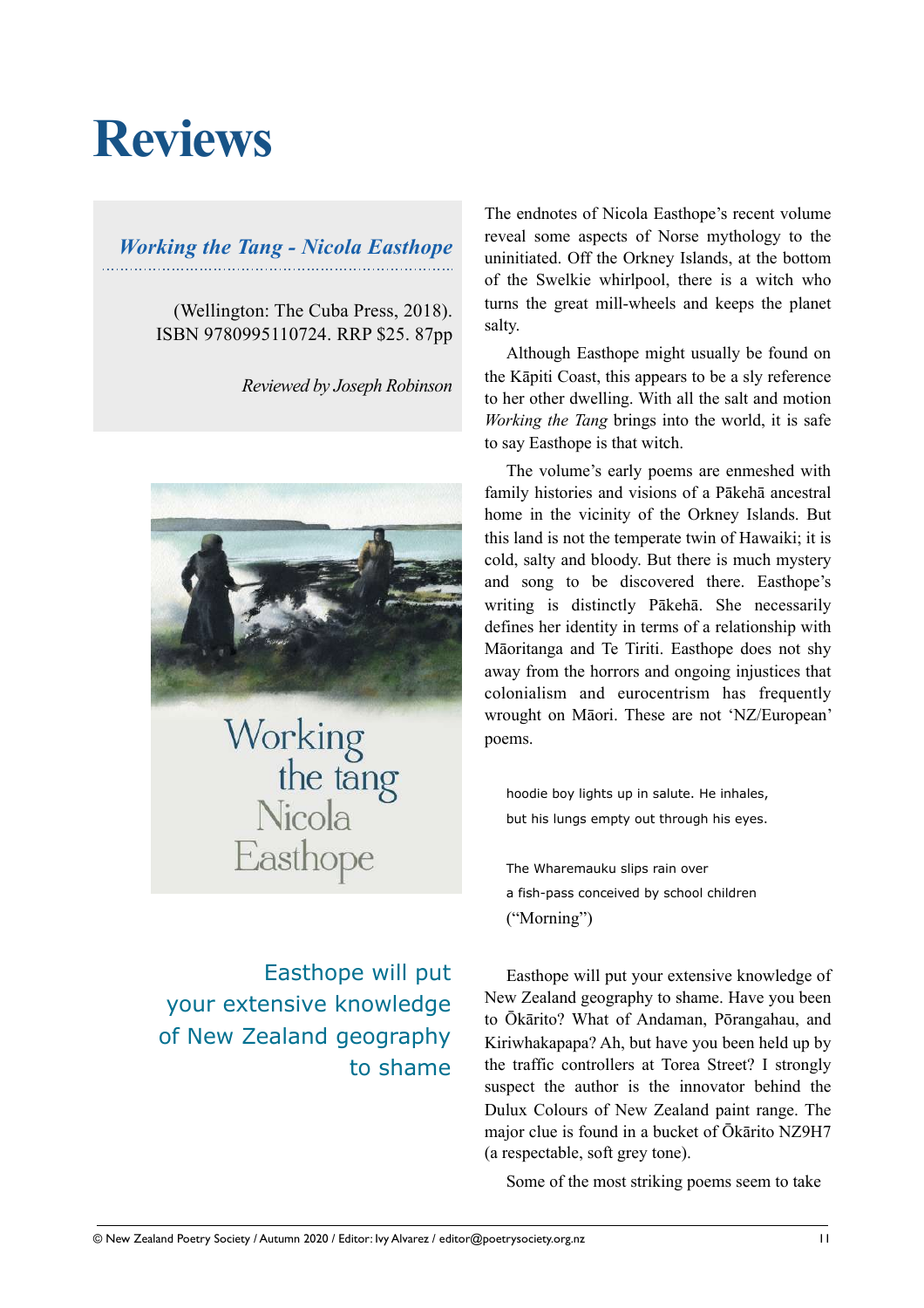their leave off the page. Verbs vault and images rise. "Man at the Kerb" and "Boogie" demonstrate this best. 'Shimmy' might be the second most frequent word in the volume, coming in just after 'salt', of course. "Hot" is a delicious ditty full of affection, steam, and coffee.

In two standout poems, "Week's End" and "What Shall We Write on the RAMS Form?", Easthope masterfully probes the psyche of the teacher. If I were a member of the House of Medici, I'd commission an entire volume of her teaching observations. It's a treat, reading the narrative voice as they radically empathise with the unique shortcomings of each student, and fret over the possibility of lunch-stealing weka.

I am 23. Children mystify, amuse, and terrify me. The concept of parenthood is filed away in my in-tray labelled 'non-urgent matters you can just pretend don't exist'. But a few of Easthope's knowing tales can almost make a jaded millennial partial to the concept.

My son is such a deliberate tūī.

Flipping, falling out of his tree.

My son is Larsen C calving away.

("Crouching Tiger")

The image of diminishing glaciers in the last line fittingly calls to my mind the imminent threat of environmental collapse, and its discouraging influence on the concept of child-rearing. Anyway, if it's not too late already, I'll let the readers make up their own minds about whether they want to bring children into the Anthropocene.

Easthope condenses hundreds of years of ancestral history, and the identity that comes with it, into something tangible and salty. She conjures strong images from her personal experiences as a Pākehā living in Aotearoa, as a teacher, and as a parent. Reading this volume, I felt like I got to speak with Easthope personally as she shared poignant anecdotes of her life. And that is a treasure indeed.

*The Limits - Alice Miller* 

(Auckland: Auckland University Press, 2014). ISBN 9781869408060. RRP \$25. 51 pp.

*Reviewed by Thomas Hamill*

It hints at the destructiveness of colonisation but is never preachy

It's funny when your pre-conceptions are torn up and something new and delightful appears in their place. For example, I recently ordered a seemingly bog-standard apple crumble in a restaurant in Auckland, only to find an oaty crumble in a neat pile, to the left of a steaming hot apple fruit compote. A perfect dusting of cinnamon neatly encircled the entire affair. This is known in foodie circles as a 'deconstruction'. It was delicious. My approach to Alice Miller's seemingly understated collection *The Limits* was similar. Early forays into Miller's poems led me to believe I was heading into soft and whimsical poetry, filled with a gentle musicality. However, much like my deconstructed pudding, the more I looked at the sum parts, the more I was taken into something extraordinary and delicious.

Miller is an ex-pat New Zealander who lives in Germany. Miller was already established as a multi-award-winning writer when *The Limits*, her first full-length collection, was published in 2014. The fact that Miller now lives abroad is no surprise. *The Limits* is laced with an overtone of fascination with things beyond the shores of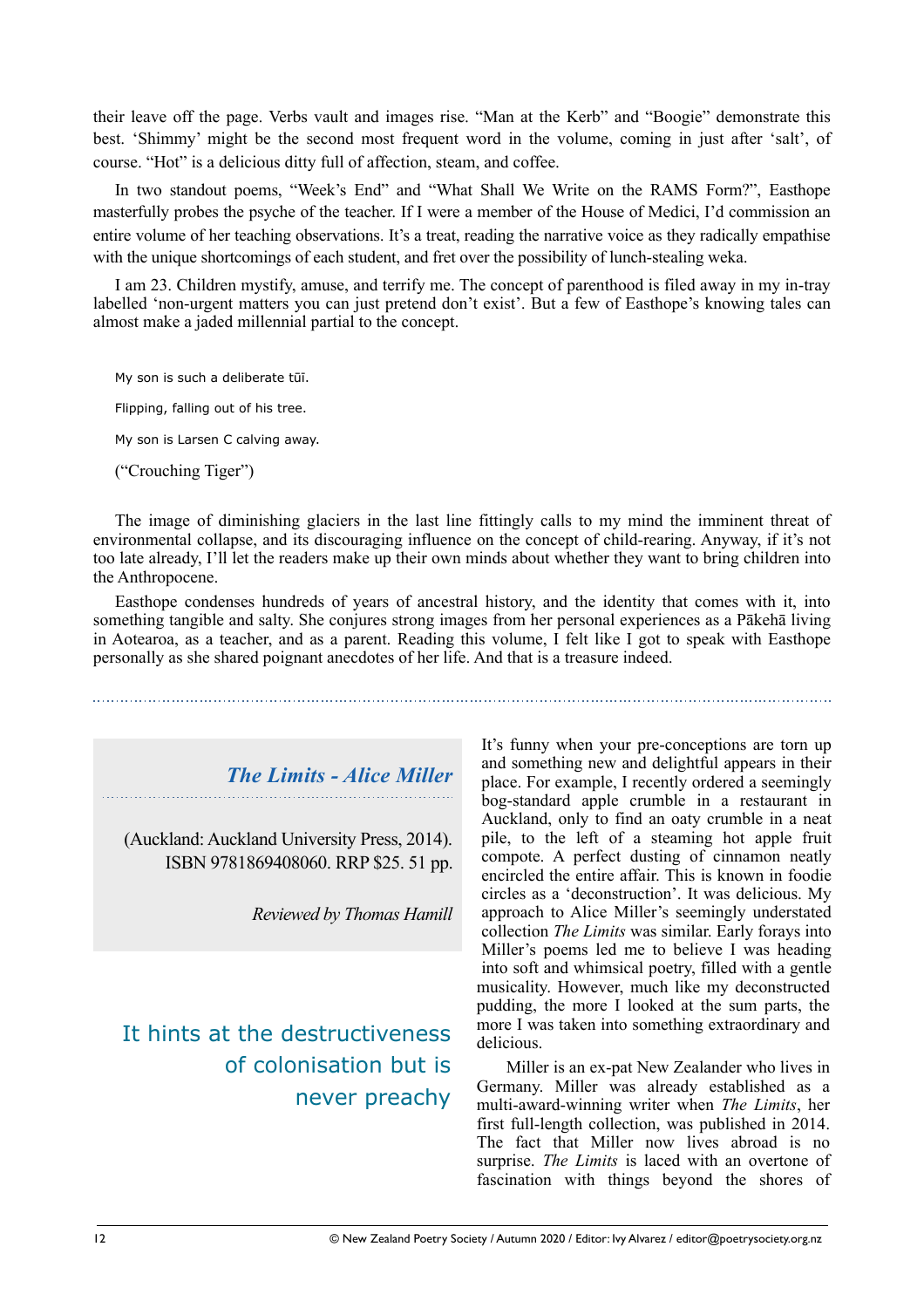Aotearoa. We are guided through poems that talk of 'St George attacking forever a dragon' in "Crowd", to feeling encased in 'humid … wooden skin' in a poem that speaks to Greek mythology in "Morning in Troy". From ancient Britain to ancient Greece, all through the voice of a New Zealander. The threads of myth weave their way through the collection. Even poems that do not speak to mythology on the surface overtly reference something greater than humanity. It is as if we are the playthings of great gods, be they Rūamoko or Zeus. We see this juxtaposition best in "Apple":

 The night the earth's crust cracked Under us, great Hands reaching

To brush the earth's skin

There is a Homeric grandiosity in such seemingly simple syntax, and it is a device used extensively in the collection.

The collection is broken up into four sections. Three of these feel very personal: "Skin", "Body", and "Steps". However, there is something misleading about this. The only downside to this collection is that the poems themselves avoid direct connection between poet and reader. Although there is romance, emotion, and intimacy in many of the poems, I never see myself or the direct voice of Miller in them. This is partly because there seems to be so much intellectual heft needed to fully appreciate some of the metaphor, almost like a series of in-jokes between two intellectuals that are designed to alienate the layperson. The prior knowledge needed to understand the complex relationships between composers Johannes Brahms, Clara Schumann, and Robert Schumann (entwined in a deeply challenging love triangle with Clara at the centre) in the poem "Album of Breath" is not for the fainthearted and means that the lines:

… do these snaps – one composer

gone mad, in a river, one beauty doing

as beauty always does; and one Brahms, a pianist

whose hands stretched

two octaves

could well be lost on many readers. Of course, many poetry readers appreciate all arts and I am surely doing them a disservice. But this isn't an isolated incident, and many of the poems in the collection need prior knowledge to fully appreciate their meanings. Consequently, there is little for the casual reader.

Contrary to this, if ever a collection deserved a third or fourth reading with Google handy for any questions or clarifications, it is this one. "Ocean" is a beautiful poem that starts with an opening line that seeps of politicised anxiety. It hints at the destructiveness of colonisation but is never preachy: 'We make a map to throw upon the world /to catch the unknown islands'. Tangata Whenua seem to have a role throughout the collection, if not directly, such as in "Ocean", but Te Ao Māori seems to underpin much of the writing. Consequently, nature is treated with appropriate deference throughout. In "Wet", 'The lakes were incapable of being owned /they turned /wild.' And in a reference to the importance of whakapapa, they 'always remembered their mothers'. Here Miller hints at the faults of modernity, how it inexorably encroaches on nature and removes something of beauty with a mere 'streetcorner'. The collection itself is prefaced with a quote from "Of Being Numerous" by George Oppen, which states: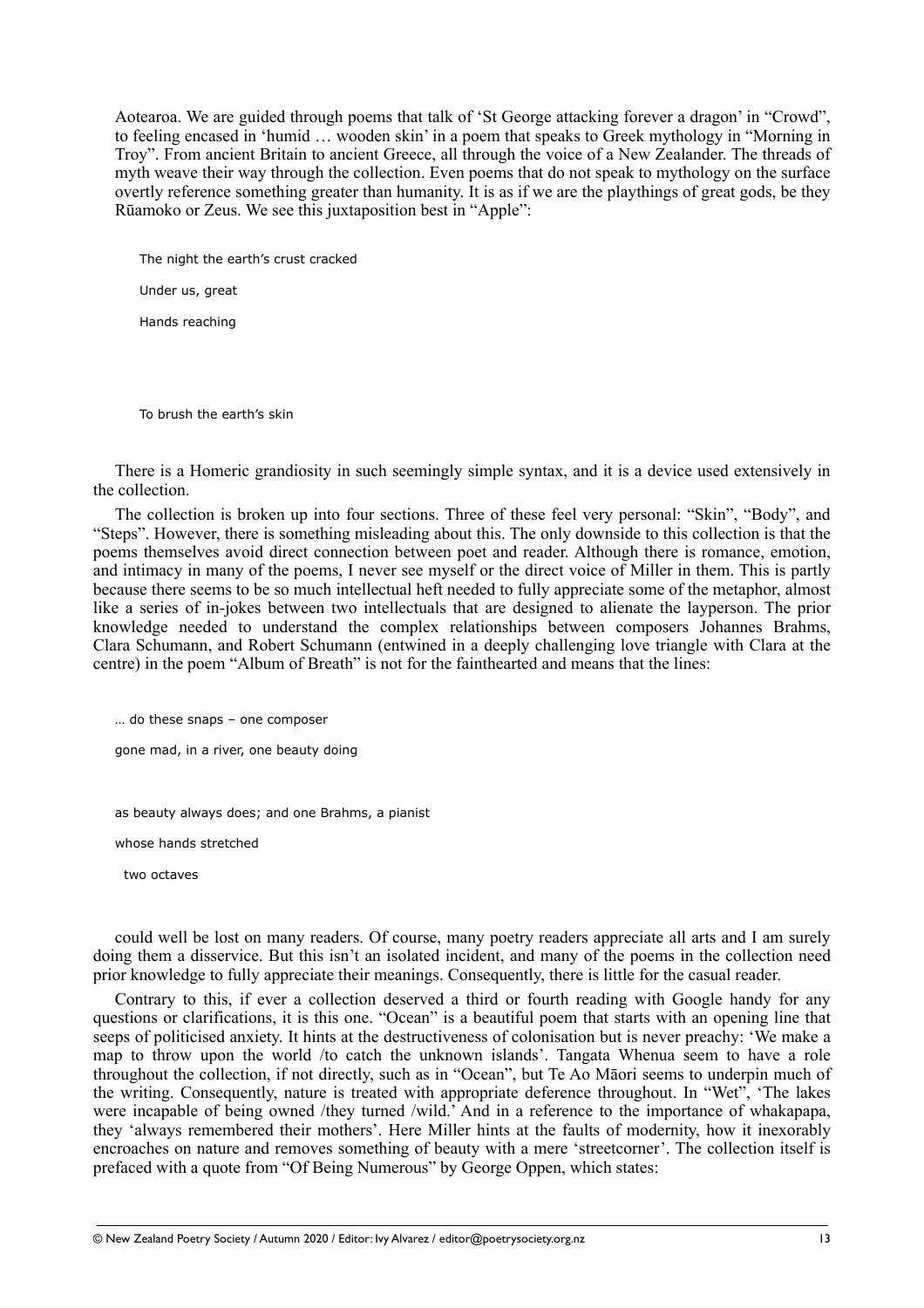They gathered in council And spoke, carrying objects. They were credulous, Their things shone in the forest.

I believe the 'they' refers to Māori and through this lens, the collection really sings. I was not surprised to discover that Miller worked at the Waitangi Tribunal.

*The Limits* is in many ways extraordinary. Miller voices magnificence and vulnerability, grandeur and minutiae, often all in the same poem. Time, place, and person are all very transient, and often push you as a reader to the limits of your perception. If you are up to the challenge and want to be swept up in some firstrate and delightful poetry, then grab a copy of Miller's first collection, sit down with your deconstructed apple crumble, and simply enjoy.

### *Tuning Wordsworth's Piano - Jane Simpson*

(Brisbane: Interactive Publications, 2019). ISBN 9781925231915. RRP \$29. 51 pp.

*Reviewed by Kay McKenzie Cooke*

### Anyone who can discover the sacred in a bunch of silverbeet has my attention



I found the title of Jane Simpson's poetry collection, *Tuning Wordsworth's Piano*, rather intriguing. I wondered what the title was hinting at. I didn't have to wait long to find out. The title poem is the first poem in the book and yields strong clues.

Unspoilt Nature is nature writ too small; nature at our feet; nodding daffodils saying 'Yes', green the obverse of grey paths in the Victorian Botanical Gardens where children cavort and disks wheel, Orphic artists paint concentric circles, create the sun – sing the music of the spheres. ("Tuning Wordsworth's piano")

This poem sets the scene for this thoughtful poetry collection. All the poems that follow similarly expose the poet's love of the sublime, the spiritual, as well as her love for humanity and nature. Small delights, such as plants in a garden and time spent among the trees, bring peace and a sense of wonder. An additional sensibility towards literature, art, and music — the finer things of life — infuses this collection. There is also a thread of reverence and compassion for the tender, vulnerable, and small.

Simpson asks of things that are still growing,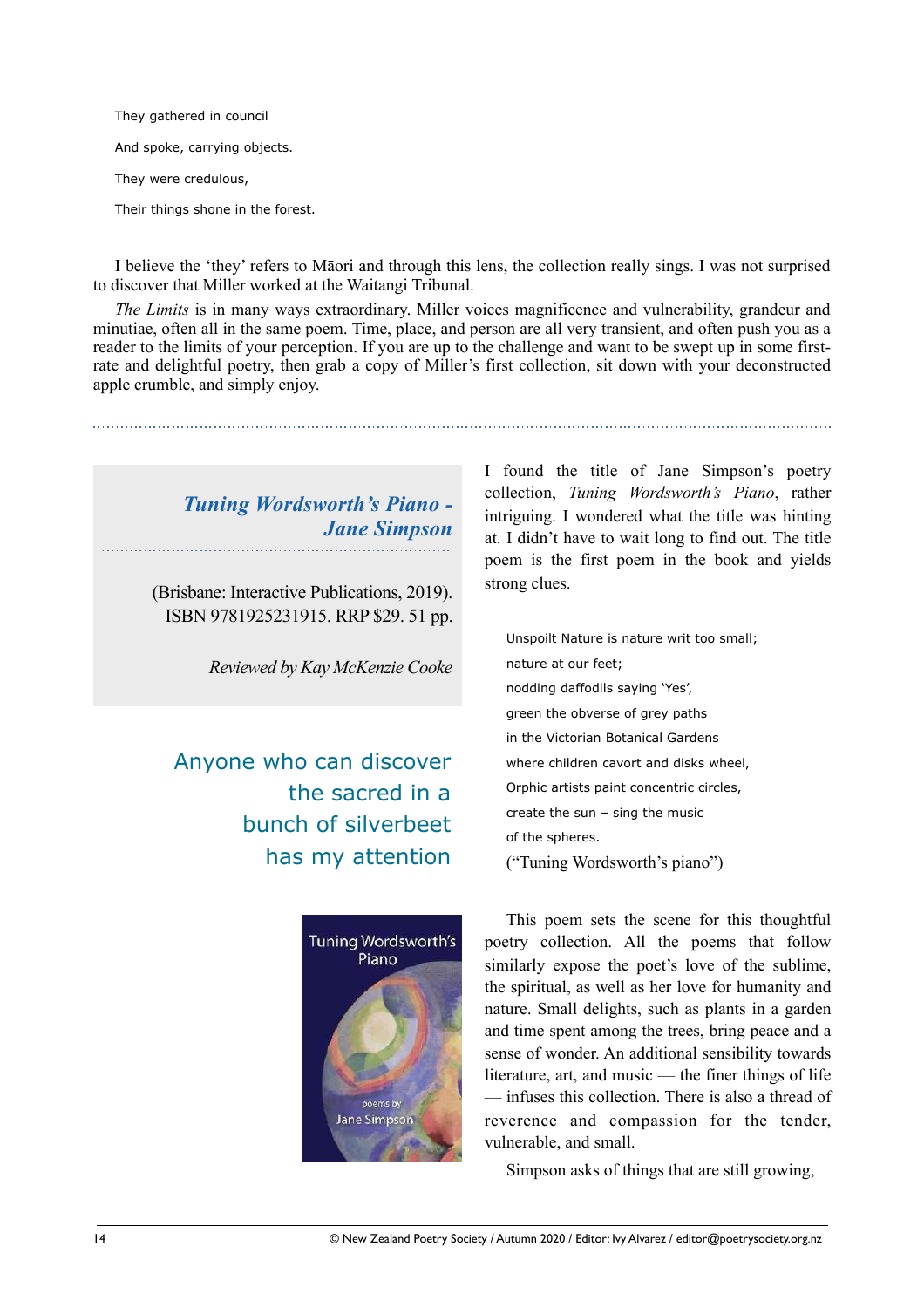'taken from your grove / can you thrive, alone, in the city?' ("Rewarewa").

There is also an admiration for how humble things, when observed closely, have the ability to highlight the universal — the macro contained in the micro.

Rain beads on brassicas, the meniscus, taut between white veins, is a jewel that reflects the beloved, would reflect the Milky way were it not for the snap of ice on opened leaves. ("From a bed of stars")

Like a gardener delving into fertile soil, Simpson's metaphorical digging into the natural world often turns up personal insights. I think these small poems were the ones I enjoyed the most. Anyone who can discover the sacred in a bunch of silverbeet has my attention — 'silverbeet are fluted / columns down a temple wall' ("barocca pearl").

Simpson's mindfulness towards the elements and the environment is especially evident in the midsection of the collection. Here, the poet describes her cycling tour of the Catlins. For me, this section holds the book together. Despite its vivid descriptions of buffeting wind and rain, I am tempted to describe it as the book's quiet centrepiece. The focus is on Simpson as a (very grounded) pilgrim in search of, among other things, the late poet Hone Tuwhare's crib (Northern readers, think bach).

Does she find the crib? Ah, well, since I enjoyed the subtle tension leading up to the answer to this question, I feel compelled not to spoil it for you.

The poet's journey is impressively intrepid. And the heartwarming sequence of poems created because of this venture takes us along for the ride. Honest descriptions of the people she meets, of maps she follows, and the impact of the landscape as she forges ahead, pepper all the poems. I have a mental image of a hardy Simpson often halting her (surely) dogged progress, defying the battering of a strong easterly, to jot down lines inspired by this beautiful part of Aotearoa.

Campervans rush past to Slope Point

the minutes and seconds of extremity.

In front of me, ploughed hills are rolling r's,

Rakiura stretches out, blue as a whale.

("The map, CH13 Curio Bay")

 It is in the third section of this book where Simpson (now off her bike) really hits her stride. The poetry here is strong, and it also reveals a love of life and its finer aspects. But now, this love is tempered with personal disquiet and grief. This is where Simpson's poetry speaks in more political ways. She insists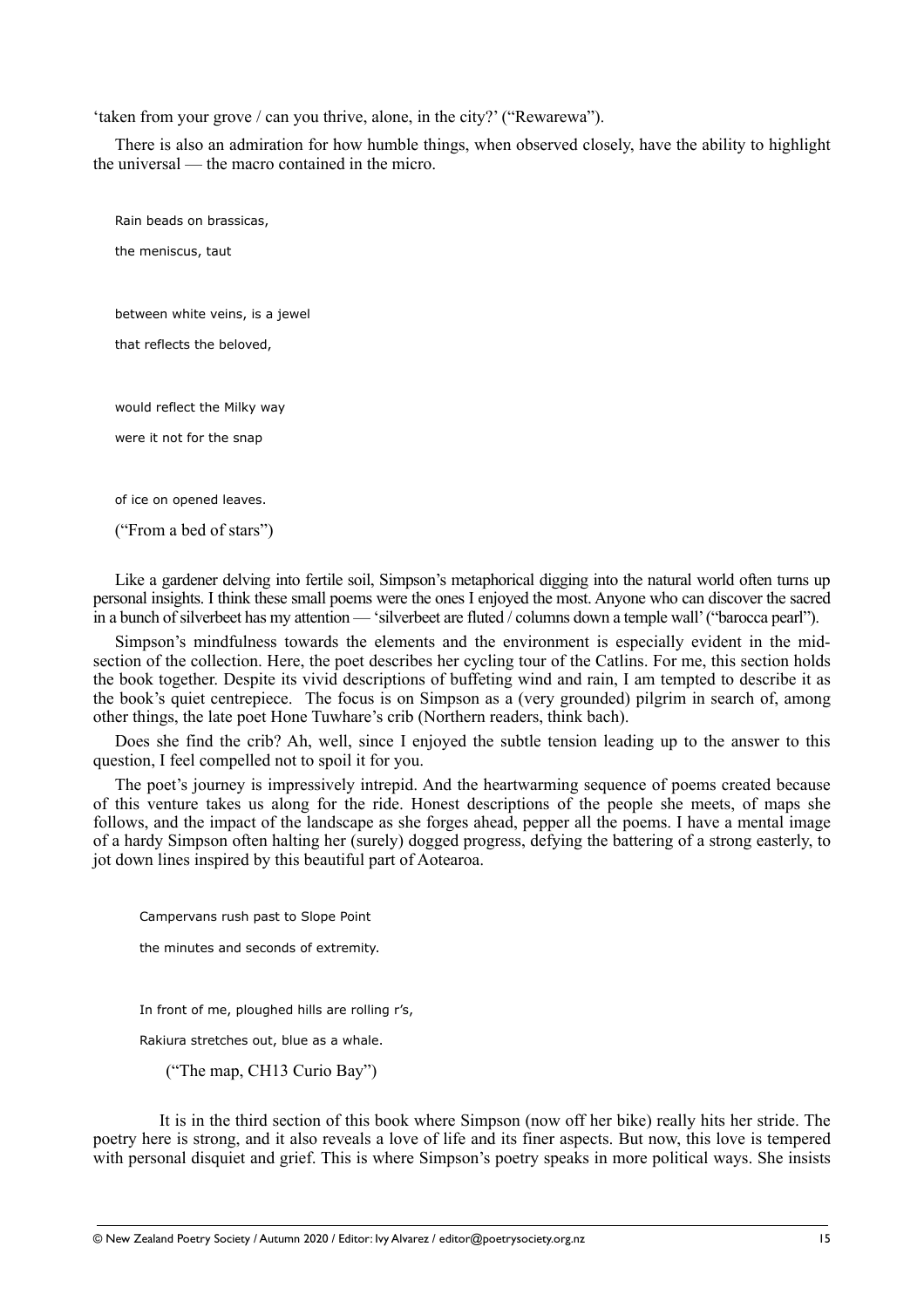for more inclusion and equality in the church. One delightful poem about nuns at work is titled, "Feminine construct". Through these poems, she shows a willingness to speak up as well as out.

I will see in their place Christa on the cross

back in the Manhatten Anglican Cathedral, bare

-breasted, sculpted in bronze;

scandalous and true.

("This Good Friday")

Did God not put the rainbow in the sky? In an ancient church

the priest wraps hands, two sons are exchanging vows;

what God has joined together let not man put asunder.

("Sonnenizio on a line by R.S. Thomas")

*Tuning Wordsworth's Piano* is a book where observations are simple, singular, and tender. But at times, these observations can also appear opaque. Some of the poems, particularly in this third section, come across as enigmatic. This is actually not a bad thing in poetry, and Simpson's light hand still does offer accessibility.

They glisten like the key -hole slits either side and below my belly I see every morning in the shower a sacrament of life, body and blood, my womb cauterised:

("Seeing Claire at Evensong")

What carries this collection is the poet's obvious sensibility, salted with compassion, as well as a searing and unapologetic honesty. Simpson is personal and true to herself. Her insightful poems acknowledge a spiritual side that informs the everyday and the ordinary, with all its anomalies, tragedies, and all its small and large sorrows.

I believe a fitting conclusion to this review would be a line from one of the poems describing Simpson's cycle tour of the Catlins. This is where she had set out searching for the last home of one of Aotearoa's favourite poets. It perhaps sums up, more than anything, Simpson's compassion for the 'unmarked' as well as her reason for being.

The reason

I'm here – a pilgrim

to a poet's unmarked crib.

("With wing feathers trailing")

To review books for *a fine line*, please contact Emma Shi, reviews@poetrysociety.org.nz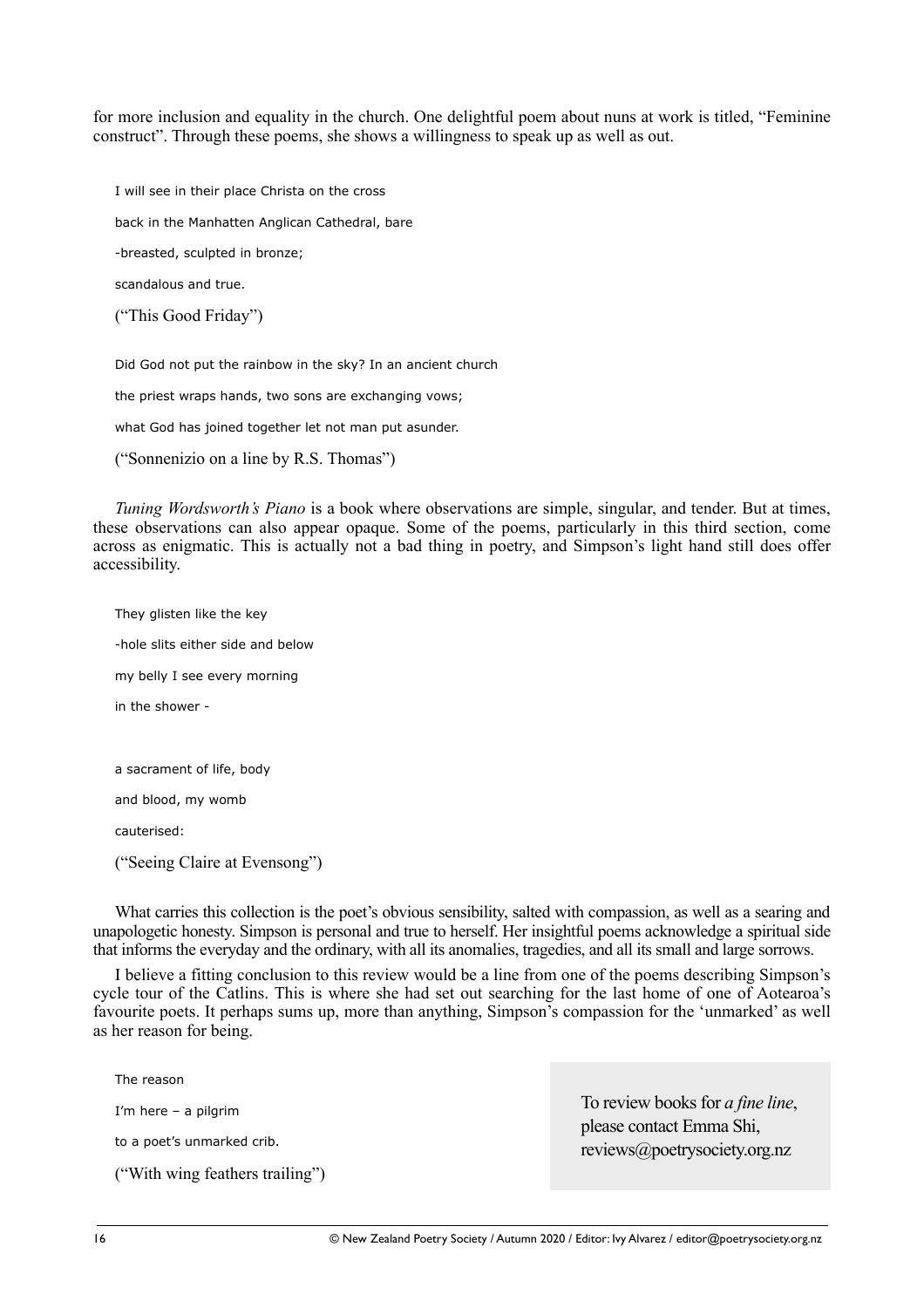# **Members' Poems**

#### **slippery beauty**

| from Fiona Pardington photographs |
|-----------------------------------|
| cat's eye                         |
| univalve mollusc                  |
| eye of Tangaroa                   |
|                                   |
| a string of beads                 |
| Neptune's necklace                |
|                                   |
| seaweed entangled woman           |
| wrapped in bull kelp              |
| moko on her chin                  |
|                                   |
| or draped in diaphanous fabric    |
| fingerprints on neck              |
|                                   |
| a harrier hawk from roadside      |
| stuffed in a bag                  |
|                                   |
| then wings spread wide            |
| held by pins                      |
|                                   |
| the way                           |
| it used to<br>soar                |

*— Jenny Clay*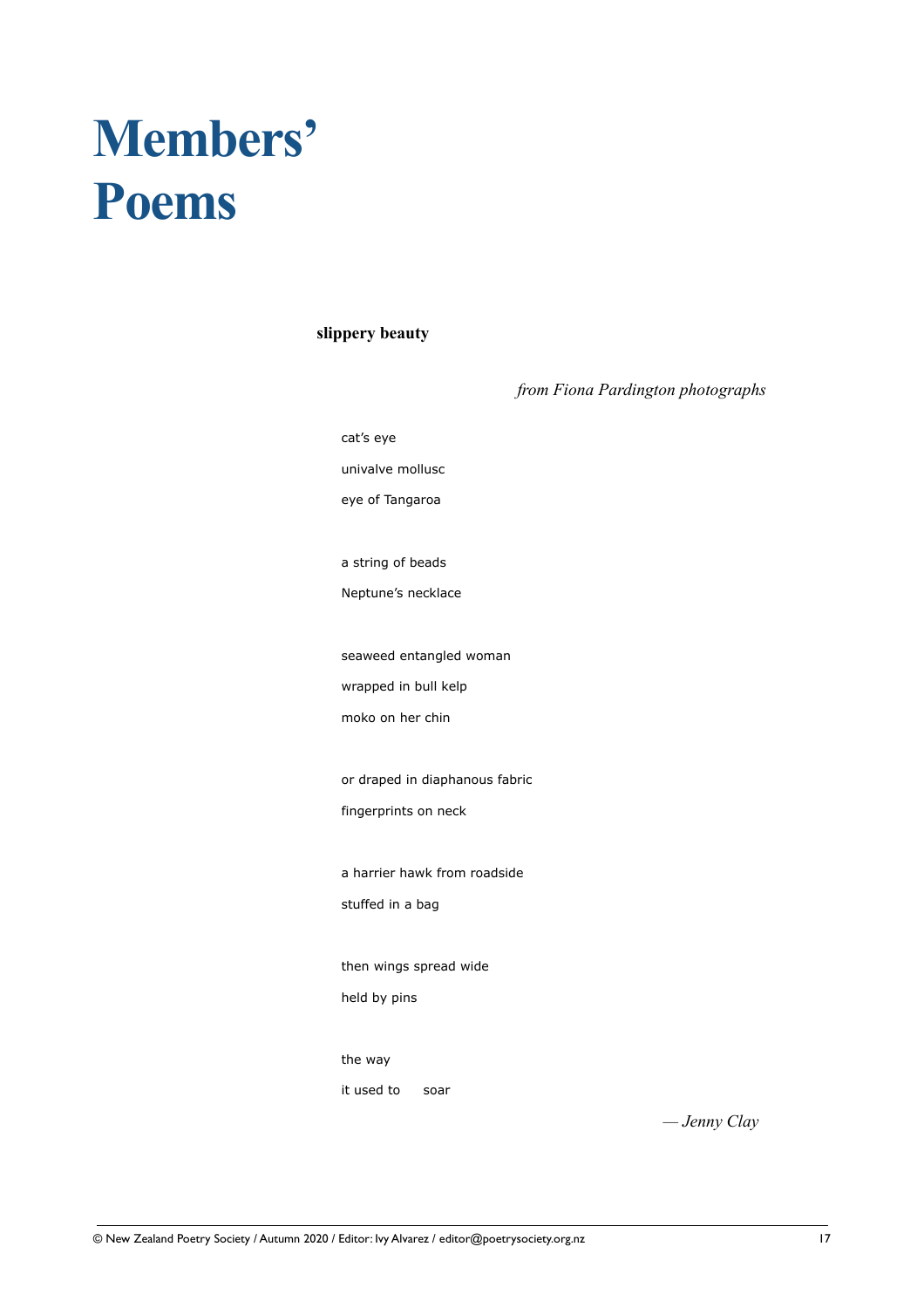#### **Promised**

 All summer we watched over the wild bramble of blackberries as though it were ours as though we'd been promised some aliquot of sweetness bore witness to the flowering then the slow setting of the fruit But the relentless rain has come early the rot has set in and now the blackbirds squabble over a few purpled nubs of ruin

*— Art Nahill*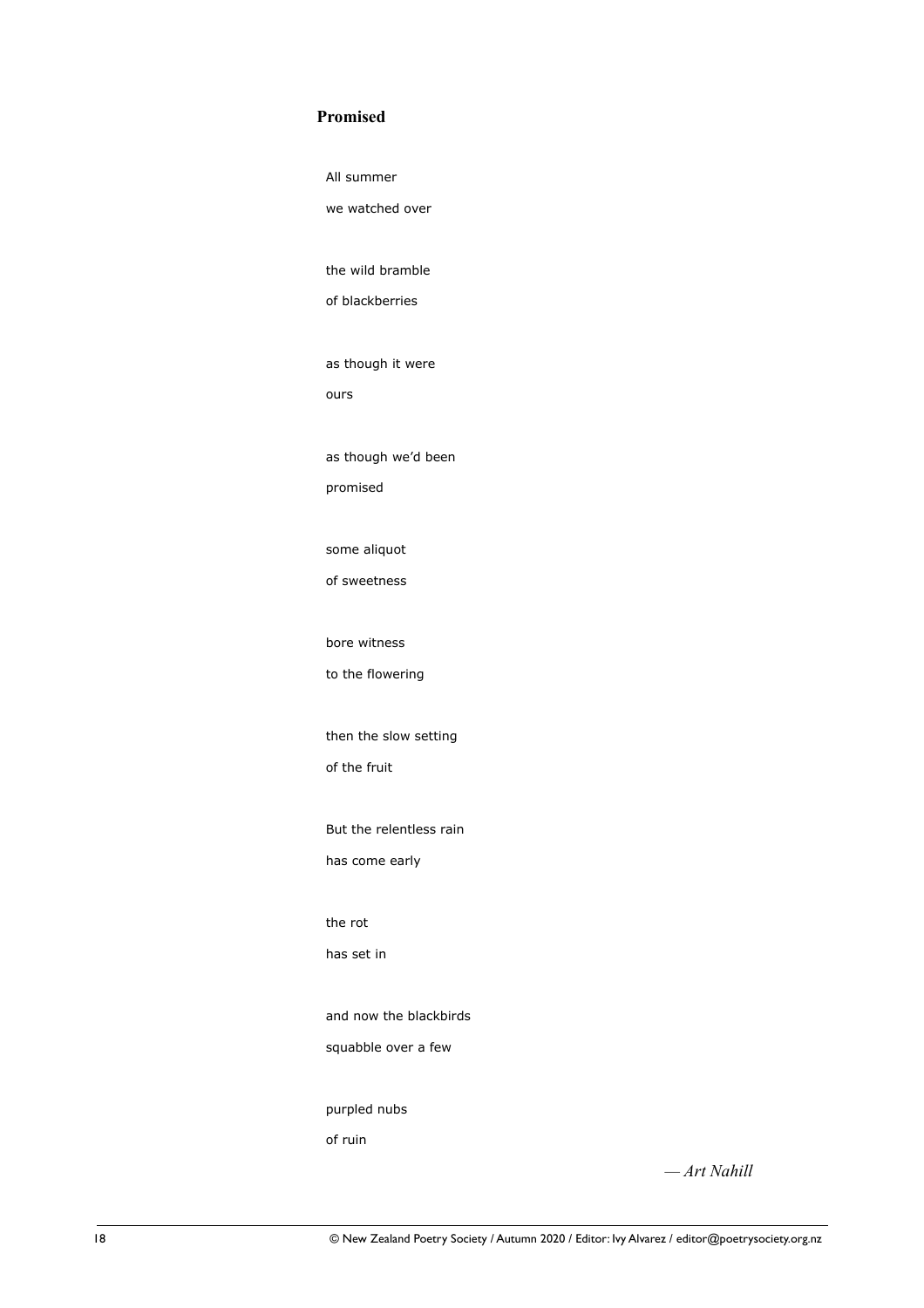#### **birds with stone hearts**

 perch in judgement / preening / cleaning carved wings / outstretched your arms reach / for bird dreams / tucked away in feathers golden as sunflowers & weeds / where seeds tossed failed to flower & black crow shadows flocked / to collect the crumbs of salted skin smoothed / by wounded wings / the cat walked away / and you have never moved / beyond the garden hedge.

*— KV Martins*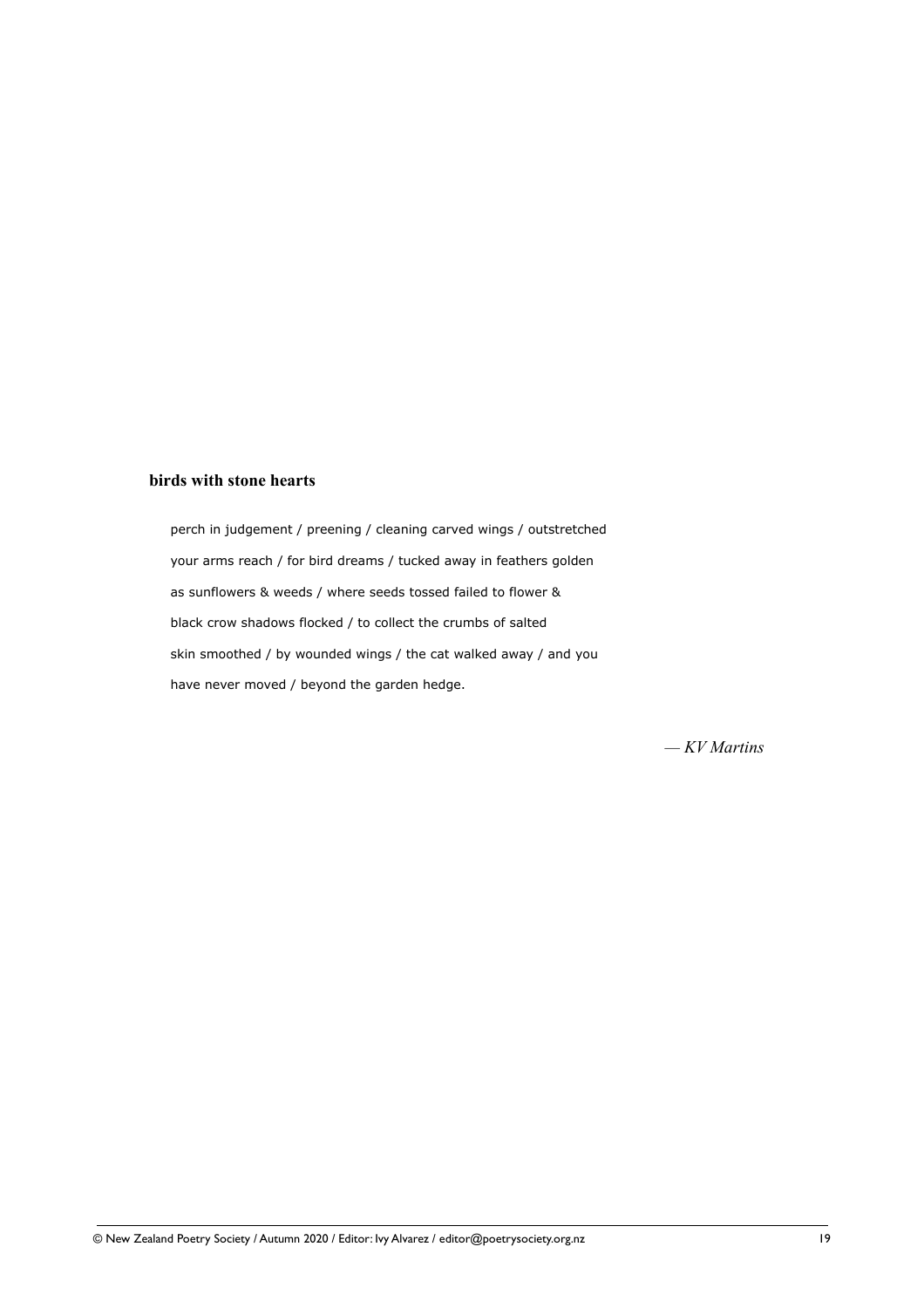#### **Five Birds Make a Flock**

The takahē rose quickly to fame

rediscovered whence he first came.

Once named Notornis

he's currently known as

Porphyrio – but the face is the same.

 $*$  and  $*$  and  $*$  and  $*$  and  $*$  and  $*$ 

 The kea can hop like a crab. She'll swoop and burgle and grab. She'll ravage your tent with joyous intent and leave you to pick up the tab.

\*

 Lo the elusive kākāpō – its cost is high, it scuttles low Up in the air it cannot go all boom and bust is kākāpō

\*

 When you think your life's gone kerplooey just spare a kind thought for the tūī who sings 'Mairzy Doats'

out of both of its throats

until listeners think they've gone screwy

 $*$ 

The weka goes stomping around

but never quite gets off the ground.

His beady red eyes

give rise to surmise

as he scuttles away with no sound.

*— Mary Cresswell*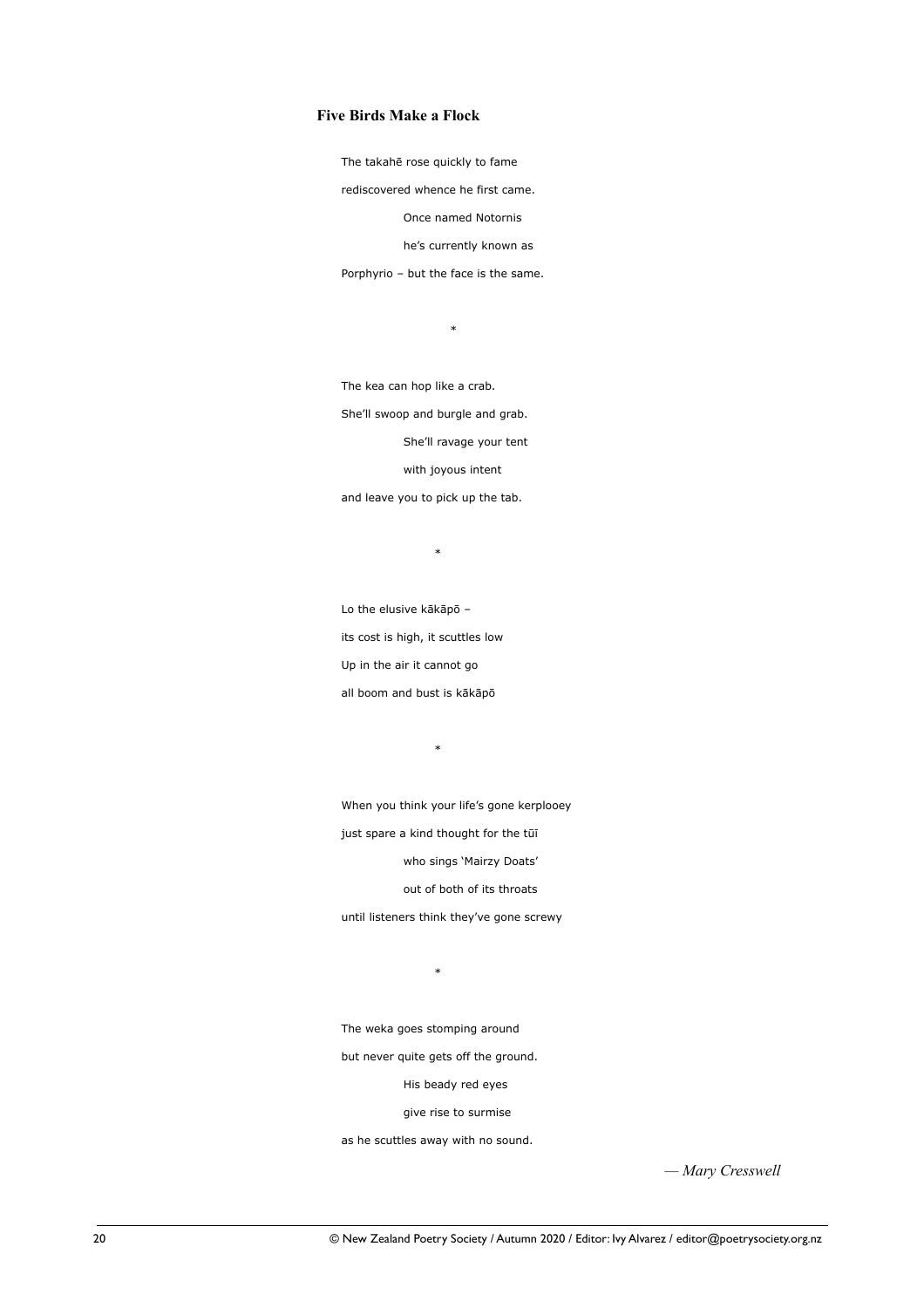#### **The Peacock Needs Glasses**

#### *after Two Ladies at the Automat, Diane Arbus*

Thirty years, and the first words in her mouth are lies. Sugar-coated, so I can swallow them easy, like those pills for my blood pressure. But her pasted mouth never savoured an alphabet of sweet stuff. Honey. Milk chocolate. Plums.

What tickles her tongue is oniony and raw. She says You ain't changed a bit but who's she kidding, in that Woodbines drawl? I was there too, back when we were flapping, foxtrotting, flirting.

Peacocks should be on parade in the zoo, but she is sipping tea at my table, in some get-up lambs shouldn't wear, preening at herself in a spoon.

These days my mirror is a caged parrot, curtained with a black cloth of fake night, so it won't spawn wisecracks and cackles, making me blush. I don't need to see myself to know how I look. Not much of a looker, our Vic, Dad always said, but handsome is as handsome does. Whatever that means.

But I was never a girl who hugged walls waiting for dances they never got. Seventeen pairs of dance slippers I went through one summer. I was Markova, I was Fontayne, spinning, whirling, flying, in silk and sequins the colour of flowers, the colour of spring.

All the spinning I do now is yarns that make my grandchildren yawn and leave. They jive to the beat in their own feet, live like tomorrow is a day that only dawns for the old.

They don't want to wear the pearls and diamante I hoarded for my granddaughter. You think I want to wear scarves where fine gems used to shine? I was a swan once.

Haven't changed? All I can say is, it's time the peacock wore glasses.

*— Trish Veltman*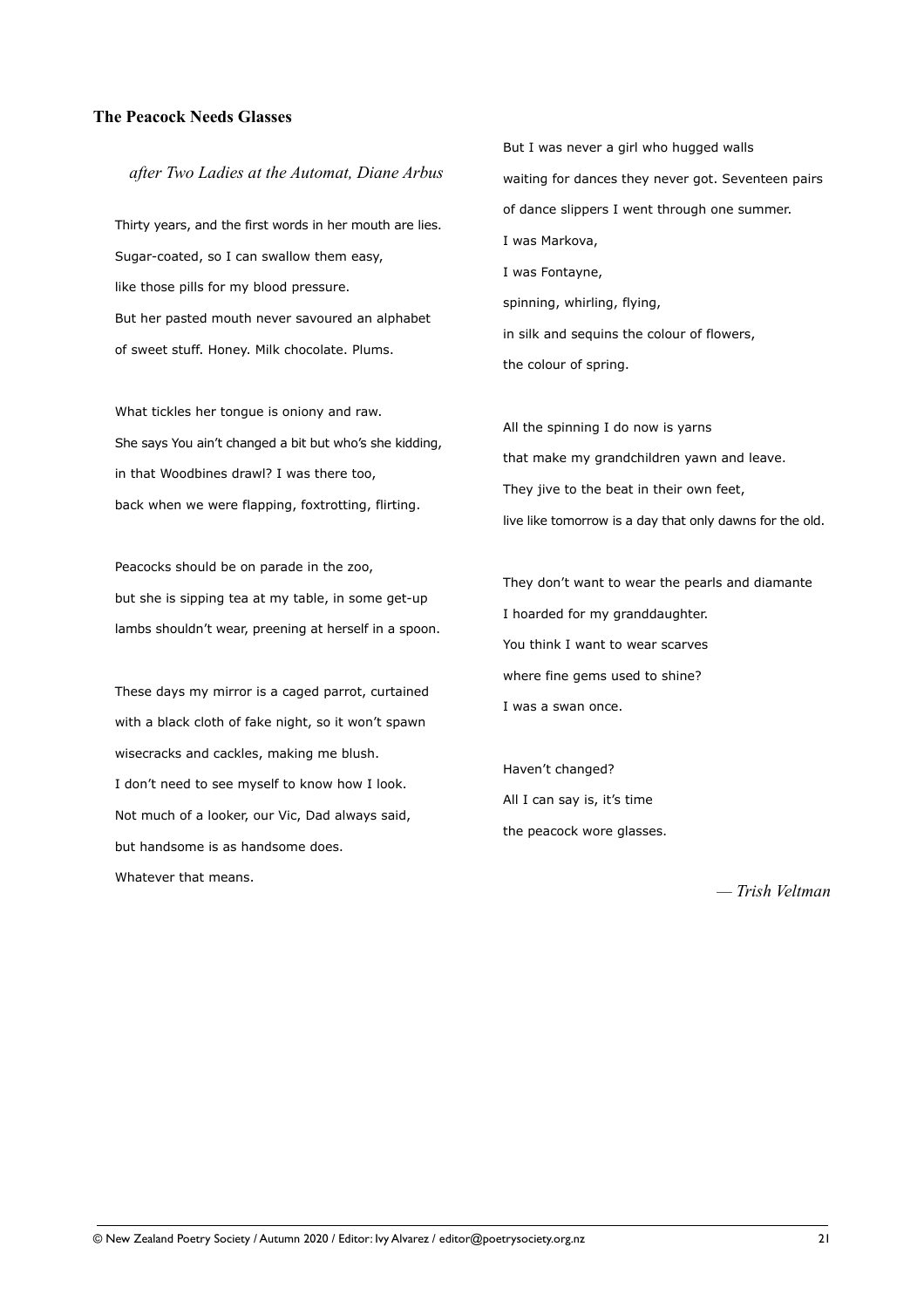#### **Time travels**

 A night in the old room back under fraternal care ten and 25 now 65 and 80

 I hear you slipper quiet through medicated night time travels by fresh wounds that will dissolve in tendernesss

 perhaps this new age floats loss and love, desire and disease on question marks, maybe it's only two tablets every four hours til dawn

 undressing in slow motion beneath the icon from back when a daggered heart held by white roses the teddy bear slumped on the pillow

 time later to decipher beauty benign fingers and toes stretched in warm sheets bright birds call light under the kitchen door our table laid a lifetime ago for this breakfast.

*— Michael Giacon*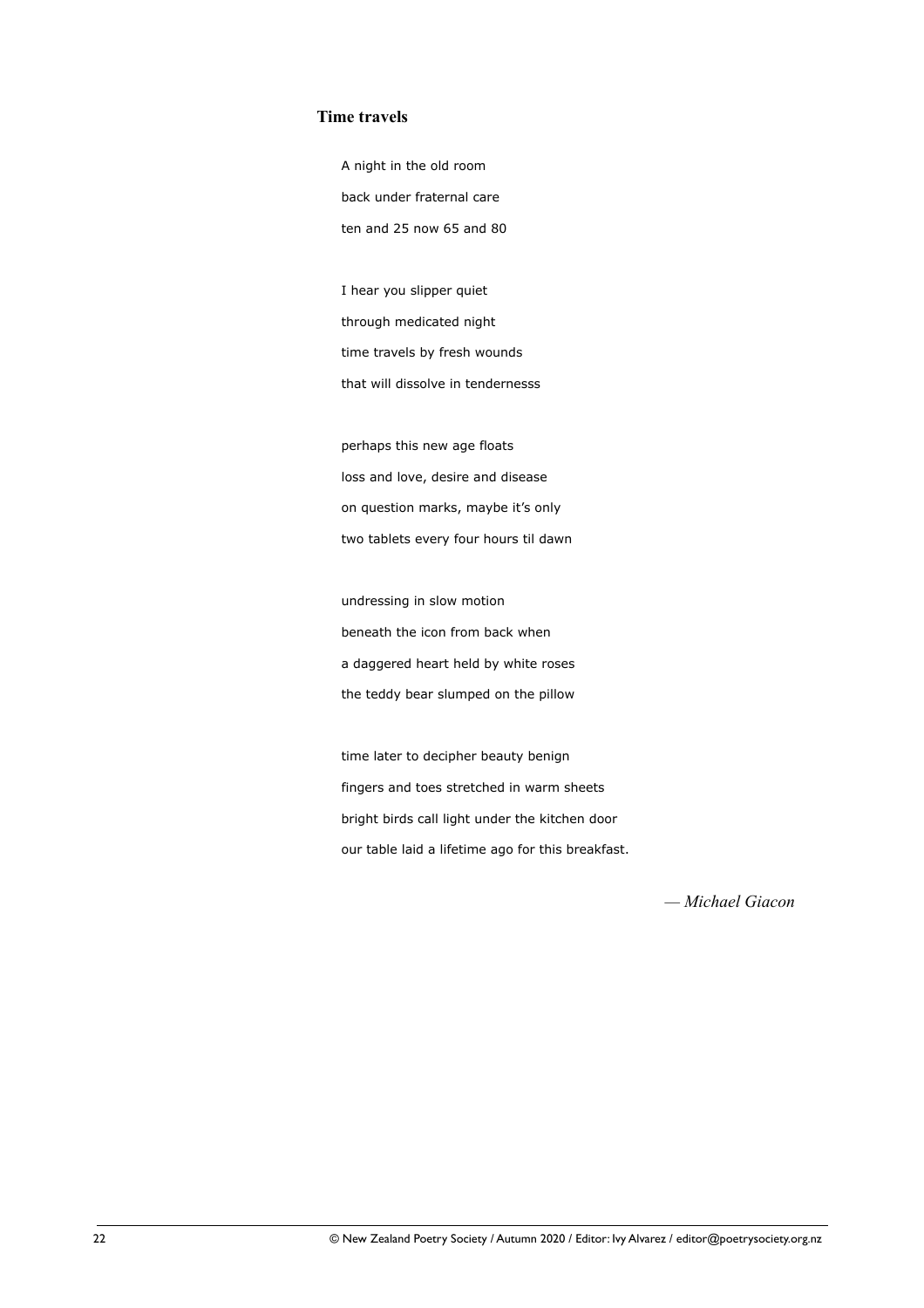#### **Notes on a Pigeon**

Everything about it so utterly

pigeon. Look, listen.

The abrupt

clatter of wings, beating

lemniscates across the creamy air

between us;

& a sudden flurry

of that tensile warmth alighting

on my shoulder;

& the firm

pink clasp of talons

on the soft pink openness my hand

has offered it;

& that

particular alertness of the head,

the iridescent sheen

of feathers striking fire

from light;

& I am

in the pigeon's world, myself

a world within this world

reflected in the eye's black mirror.

*— John Allison*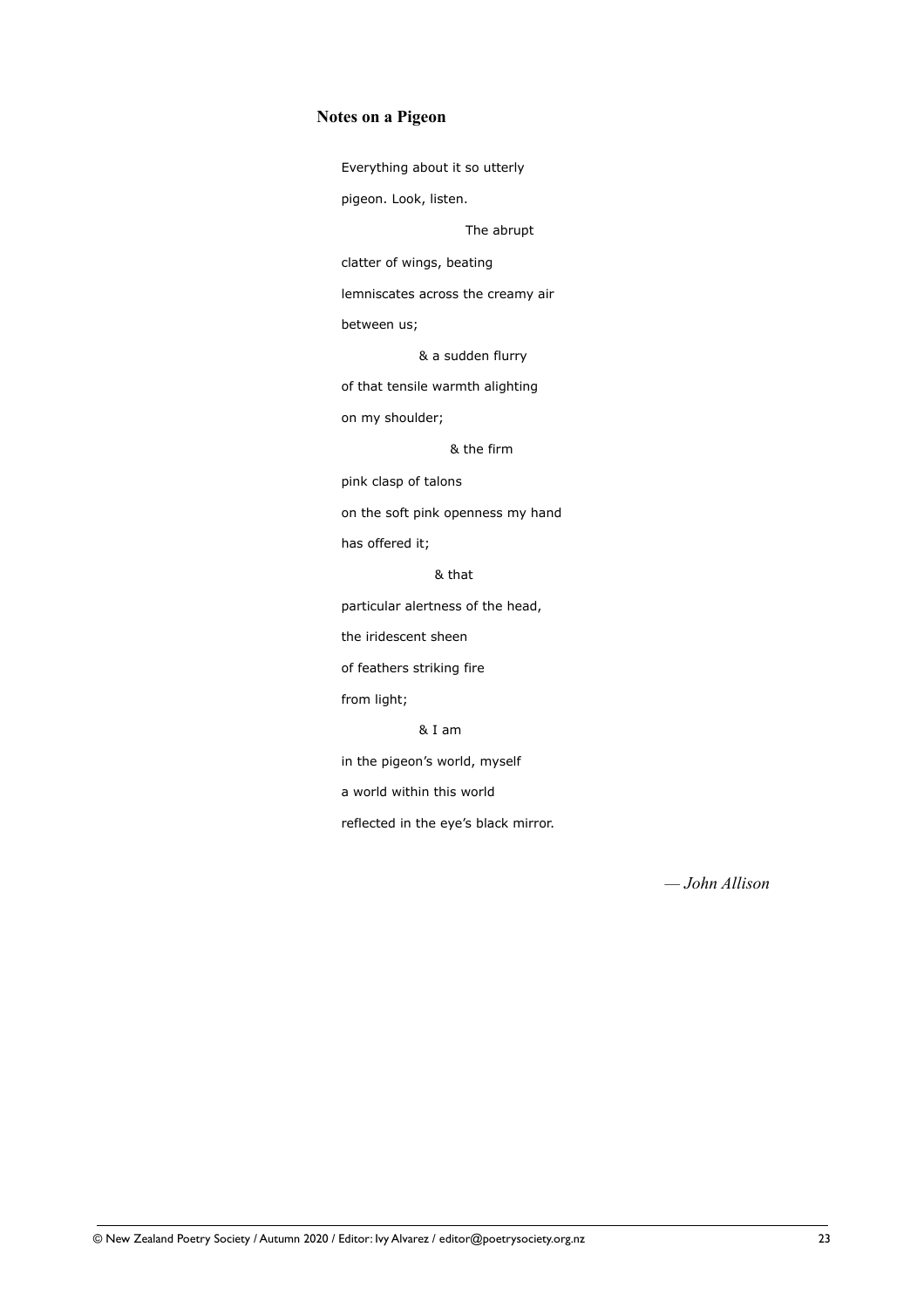#### **The Avians**

 The birds are closer here, More bold Riffling soft leaf moulds Just there! beyond the pane For grubs, and tidbits I leave out

A chiming bellbird doe-doe-dahs –

A jambing hinge singing for grease –

A foreign aural, aweful sound.

Rain gathers, gull shrieks drown

The shhhhh! of Great King cars

 Secluded in your chain-link cloister You rush straight down, puff russet wings

Beg infant slop from mother

Who – how I relate!

– wishes you flown

Flown!

*— Karen Wrigglesworth*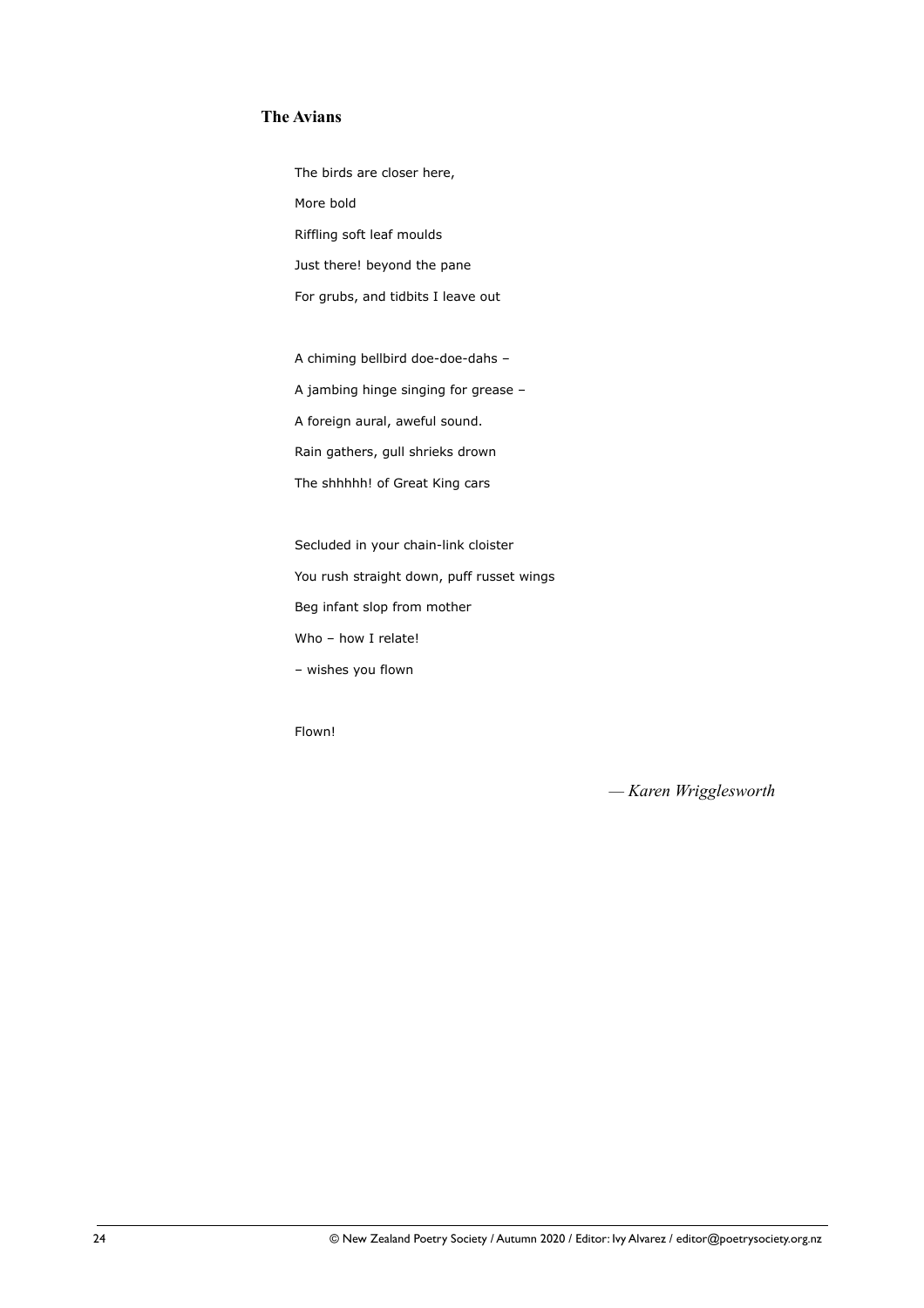#### **The albatross**

 In the early morning I beheld for the first time an albatross a bird of noble appearance

 many of the passengers had their guns out firing it fell fluttering onto the water

 unable to raise itself again I had the happiness of assisting in the skinning of it

 its feet and legs were cut off I got one took the bones out so it seemed a fancy silk bag

 Look at me the young lad cried unaffected by Coleridge ST look at me

 running the foredeck flapping the monstrous albatross wings salvaged from the bird's corpse

 strapped tight to his arms oh what a great bird am I he sang as the still-fresh blood

 dripped to the deck in rivulets of warning

*T. Ferens (his journal) on board* John Wickliffe, *en route to NZ, 1848* 

*— Alexandra Fraser*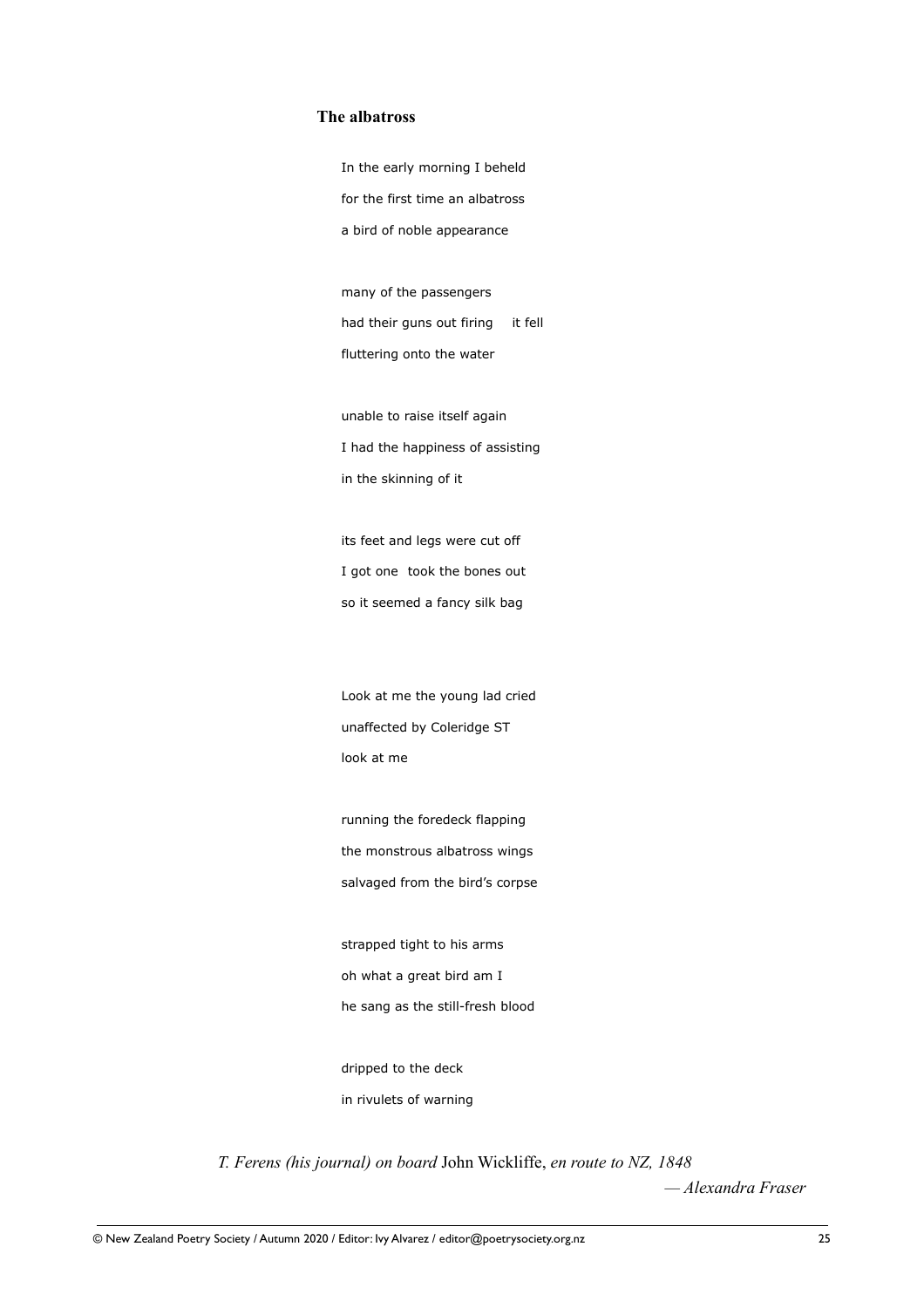#### **Longing**

 come back kakariki come back green swoop across the bay multiple cries in one voice green slice across the blue over the blue an exclamation mark of survival against the clouds

*— Alexandra Fraser*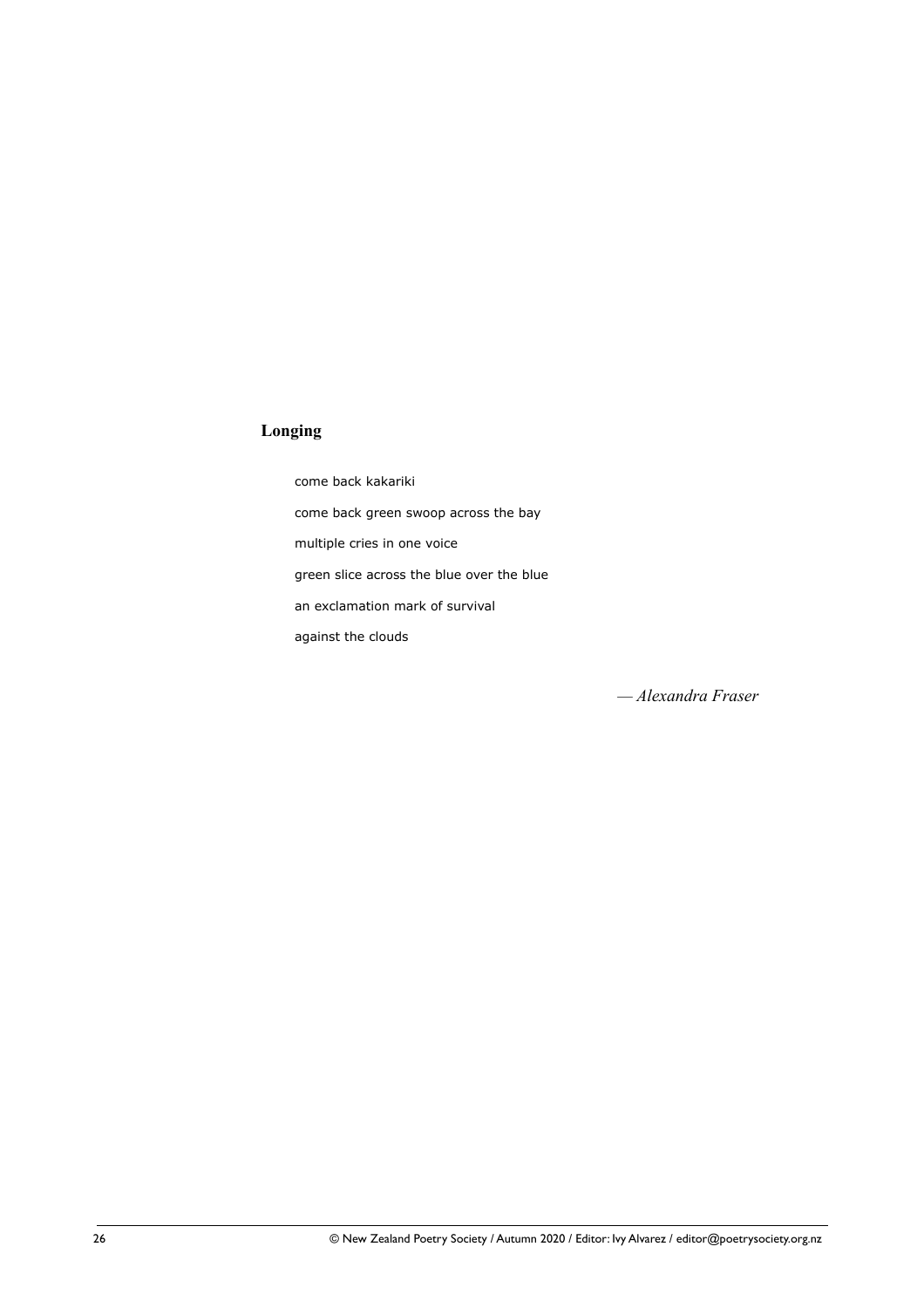# **Special Feature**  The Meeting Ground

### **A collaboration between poets in Jamaica and New Zealand**

*Ann-Margaret Lim*

The Meeting Ground collaboration was initially the idea of Ian Wood, a diplomat from New Zealand. Aware of my love of literature, he arranged the fateful online meeting between myself and Shane Hollands, President of the New Zealand Poetry Society.

I was happy to have collaborated with Shane on our first Meeting Ground outing, which focused on Fathers' Day, and which *The Jamaica Gleaner* graciously published. Today, I am thrilled to the point of silence to share our Jamaica/New Zealand poetry collaboration on birds.

I received and read the poems with appreciative awe. We are both grateful for the poets who were game enough to contribute their work. As we read the offerings from Jamaica and New Zealand, we are even more convinced of the unifying force of the Arts in general, and literature in particular.

Works from New Zealand's Poet Laureate, David Eggleton, and Caribbean poet and critic, Eddie Baugh, are included in the collection of poems below. We hope these poems bring you illumination and joy, as they did for us.

As we say in Jamaica, 'Walk good, 'til we meet again. We all say nuff love.'

*Shane Hollands President, New Zealand Poetry Society*

The New Zealand Poetry Society supports and promotes poets and poetry in New Zealand. Established in 1973, we engage with individuals and communities across New Zealand, who share a sense of curiosity and excitement about poetry.

When I was approached by Ann-Margaret Lim to begin co-labs with Jamaican poets. I felt this was a brilliant opportunity. We have so much in common. Both of us are island post-colonial nations with a love of the beach life, sport, poetry, art and music with a preference towards reggae.

Our cultures are vibrant, unique and show great flair. This, our second co-lab, is based on our beautiful bird-life. Thank you so much for being a part of it. As we say in New Zealand, Aroha (love) and Kia Kaha (stay strong).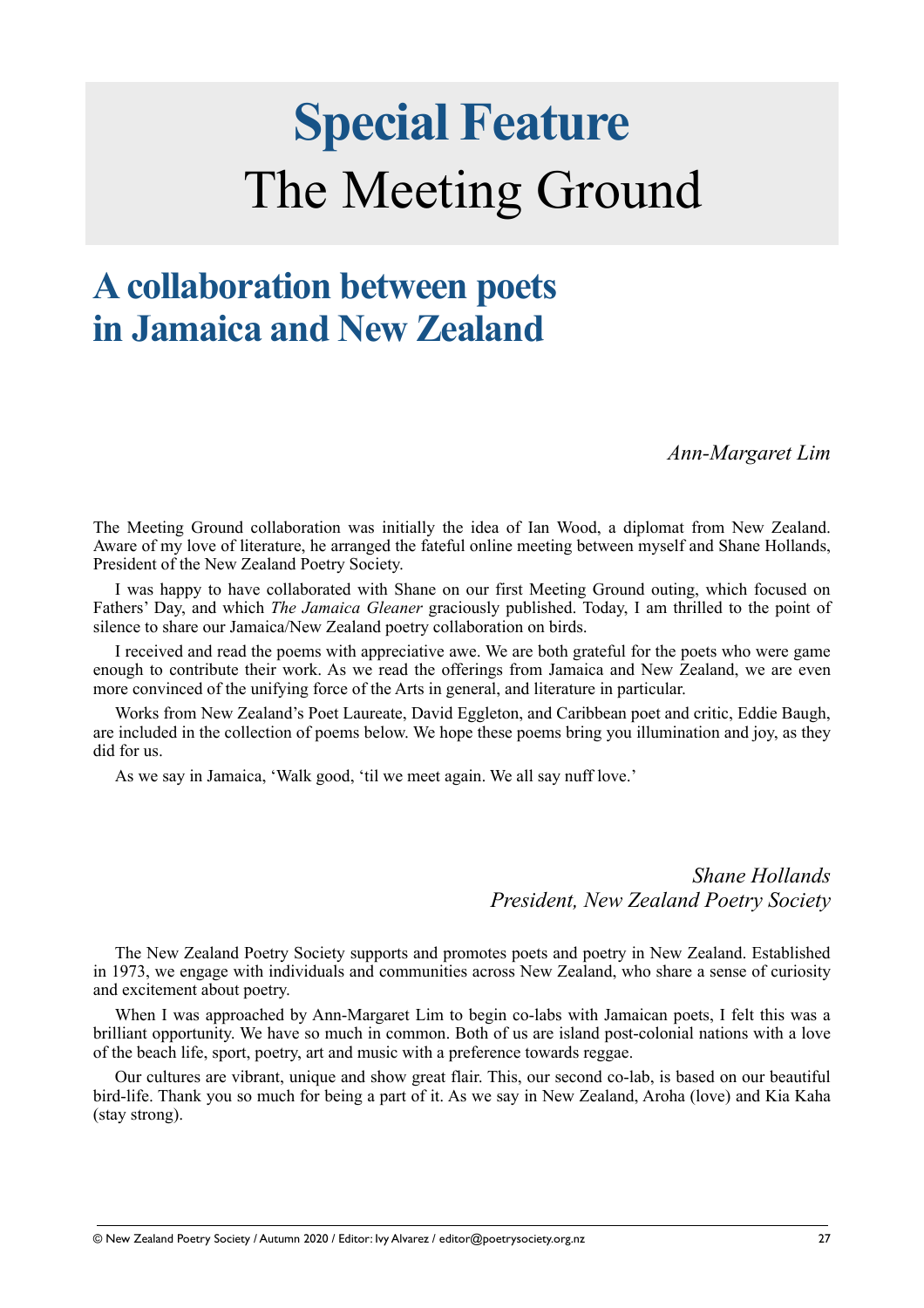# **About Our Contributors**

#### *Jamaican poets*

**Edward Baugh** is a poet and literary critic. His latest anthology won the 2014 Guyana Prize for Best Book of Caribbean Poetry.

**Delores Gauntlett** is the author of two poetry books. Among other accolades, she received the 2006 Daily News prize and the 1999 David Hough prize.

**Earl McKenzie** paints and writes prose, verse and philosophy. His work is included in *The Faber Book of Contemporary Caribbean Short Stories*.

**Dennis Scott** was a published poet and playwright, actor, dancer; editor and teacher, who starred in *The Cosby Show*.

#### *New Zealand poets*

**Anita Arlov** runs Inside Out Open Mic for Writers. She was the head organiser of the 2017 New Zealand Poetry Conference & Festival.

**David Eggleton**: NZ's current Poet Laureate, editor of *Landfall*. Awards include PEN Best First Book of Poetry, the Robert Burns Fellowship and five-times Book Reviewer of the Year (Montana New Zealand Book Awards).

**Kate Kelly** used to dream about flying regularly. Instead of pursuing this, she studied MediArts and taught herself to drive, the closest equivalent available.

Peter Le Baige started writing around 1977 (BA, Chinese Language & Literature). Peter's work appears in the *We Society* poetry anthology (2015).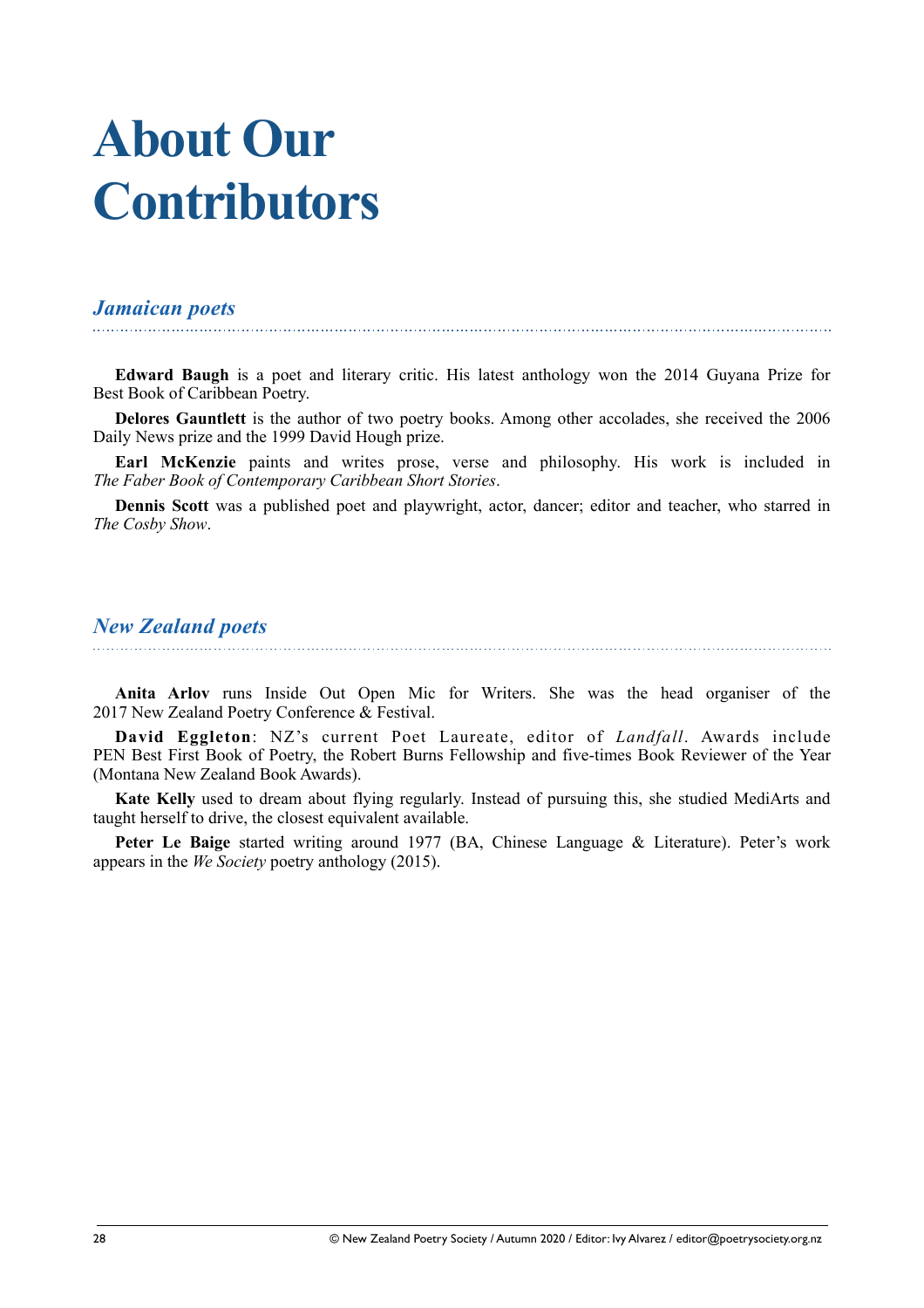## **Poems**

#### **Woman, Bird**

"What is that bird?" "A heron," she replied before any of the others at the table had even heard my question. Her back had been turned to it. There was no sign she had seen it alight. She answered as if she had been wondering when I would ask. She was delicate, in a slightly awkward way guardedly watchful. She could take wing at a careless remark. She was a poet. I shall never see her again.

*— Edward Baugh (Jamaica)* 

• *Previously published in* Black Sand *(Peepal Tree Press, 2013)*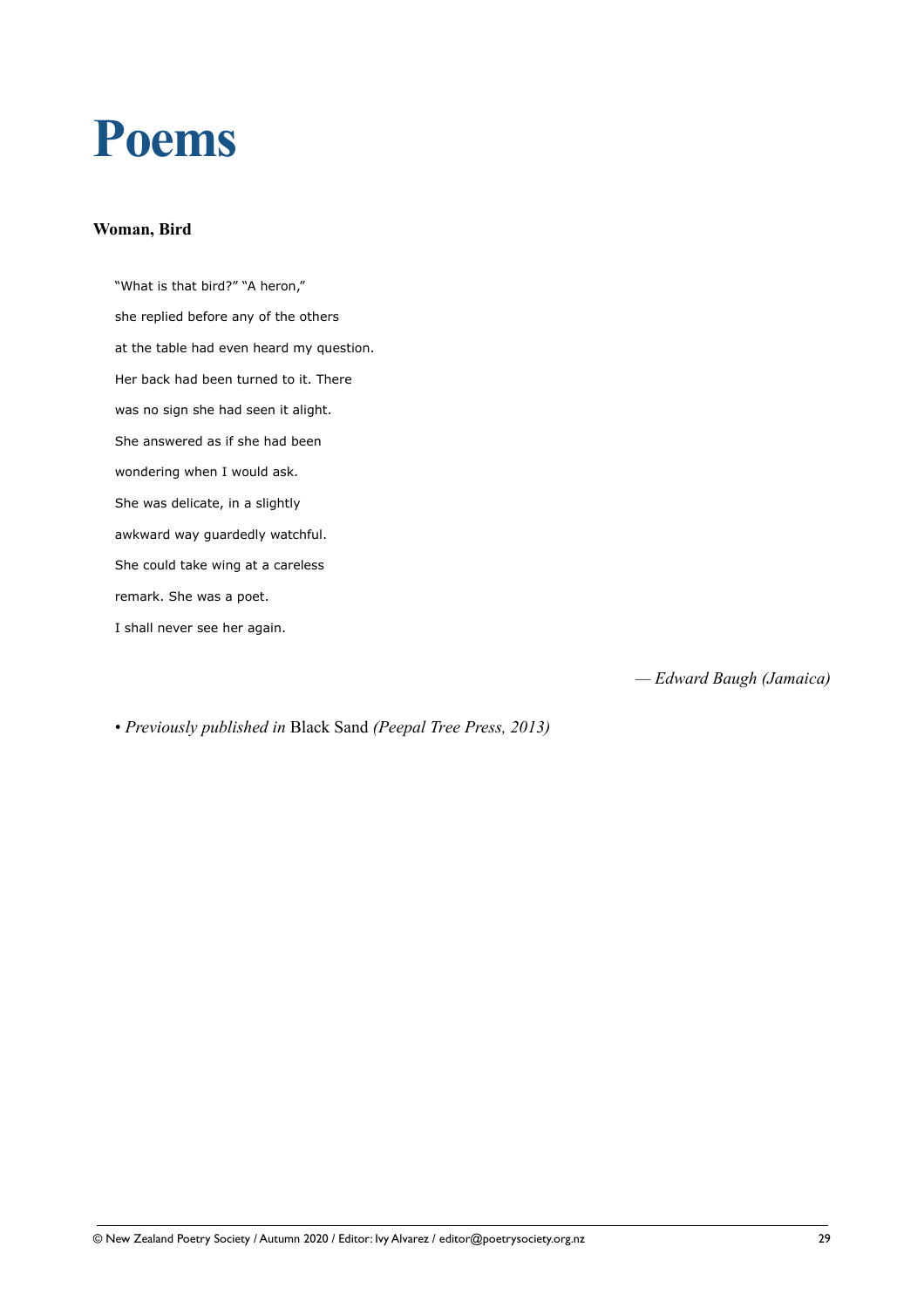#### **Jailbird at Momona Airport**

#### He kārearea ahau…

I come from the bay of hawks. Propellers roar my tragedy. I roar my own ecstasy. I'm exiled where I walk. I drool. I hang on my own talk. I'm between jails coiled in a shroud. Enter shackled at wrist and ankle. My feet are bare. I rankle. I'm off to where I'm sent. But my stare is proud. The howl of the mongrel. The fool's toothless scowl. My tinny shack paid back. Tinfoil, flame and the glass bowl. I drank. I trespassed. Now I rage. I don't utter sounds of doubt. My rhetoric is renegade. I return to thoughts of dak. I chew my cheek. I'm made. My toes claw the floor. I am silent as a waiting gun.

I stare at the sun.

Flock at sunset, message flung skywards, shreds into the dark alphabet.

**Birds** 

*— David Eggleton (New Zealand)*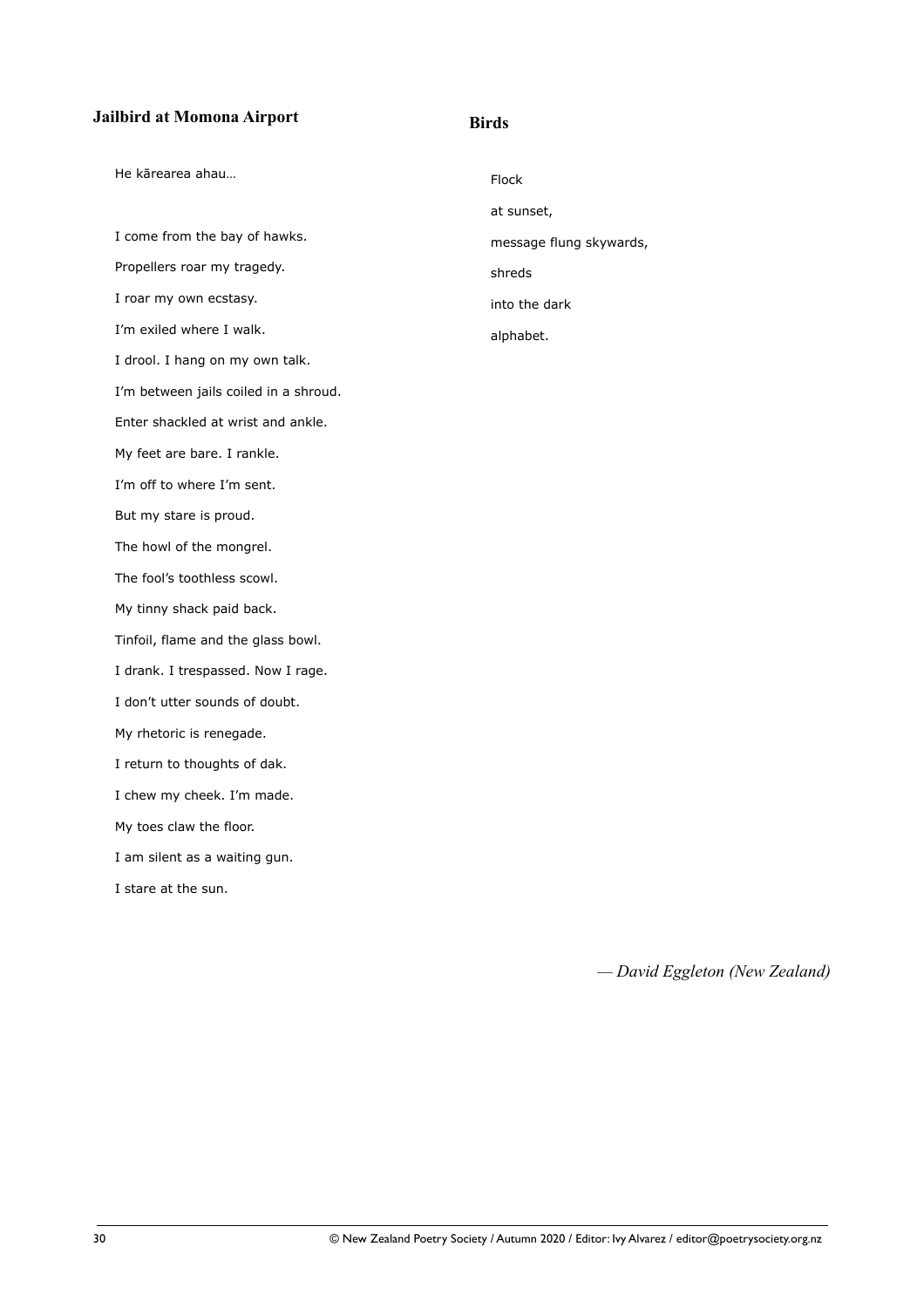#### **A Song for My Father**

Against the yam-vine stillness of the garden a nightingale stirred with my father: the lift and fall of the pickaxe, the heaving throat of the hidden bird, in unison pulsed with the subtleties of song.

This would become the memory of high grass brushing wet against his black waterboots, when

as to an altar he knelt to a sudden digging with bare hands till the head of yam surfaced like an offering from the earth.

The nightingale's song hovered over the awakened senses, then chirped in flight brushed past the dewy pimento leaves and, like a sweet wind-blown scent, was gone.

*— Delores Gauntlett (Jamaica)*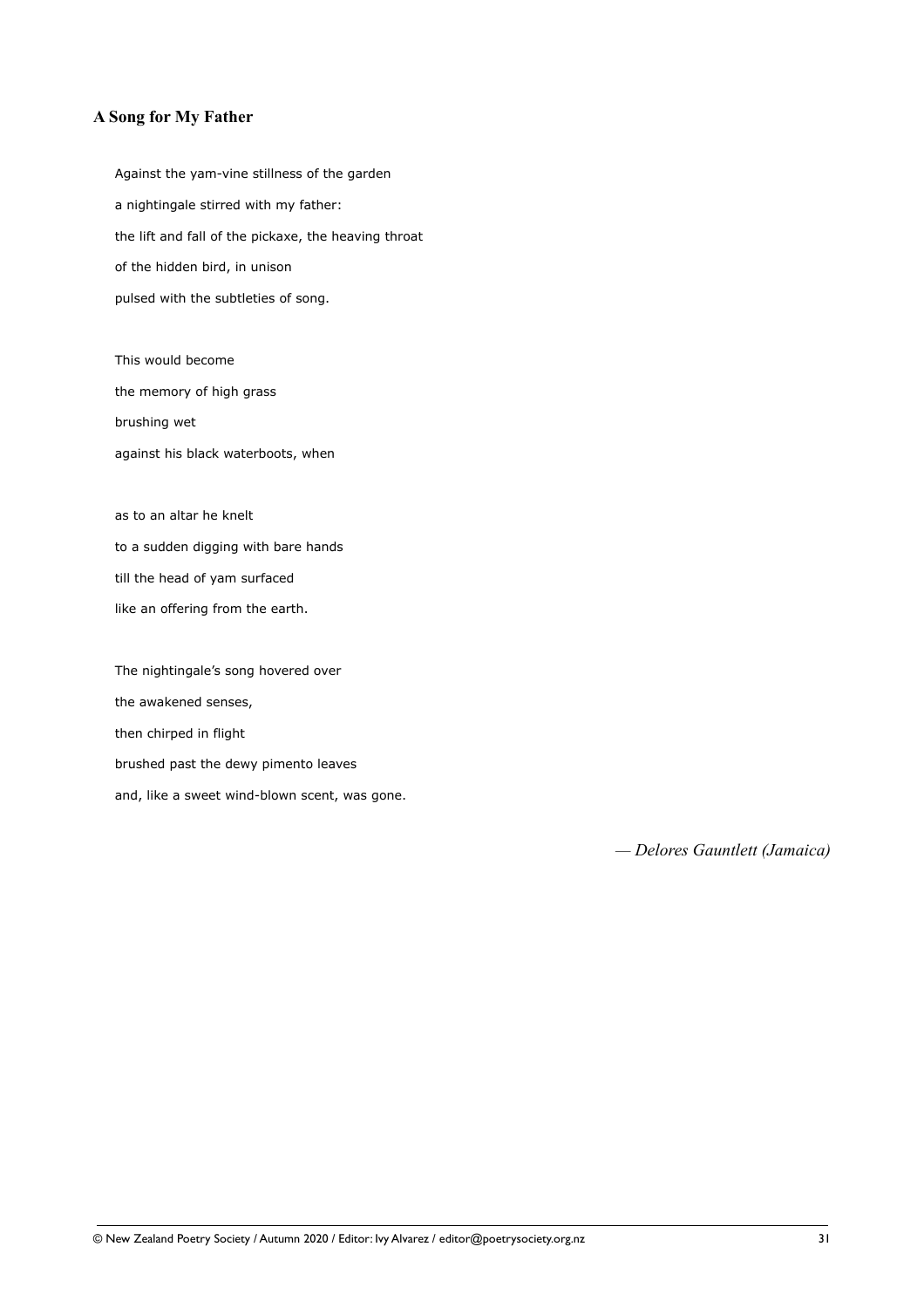#### **Bird of Passage**

The poet is speaking. The window reflects his face. A bird crawls out of the sun. Summoned. Its wings are like tar. That is because it is very hot. The poet sweats too. There is a beak at the back of his throat– the poem is difficult, his tongue bleeds. That is because the bird is not really dead. Yet. Clap a little.

*— Dennis Scott (Jamaica)* 

• *Previously published in* Uncle Time *(University of Pittsburg Press, 1973)*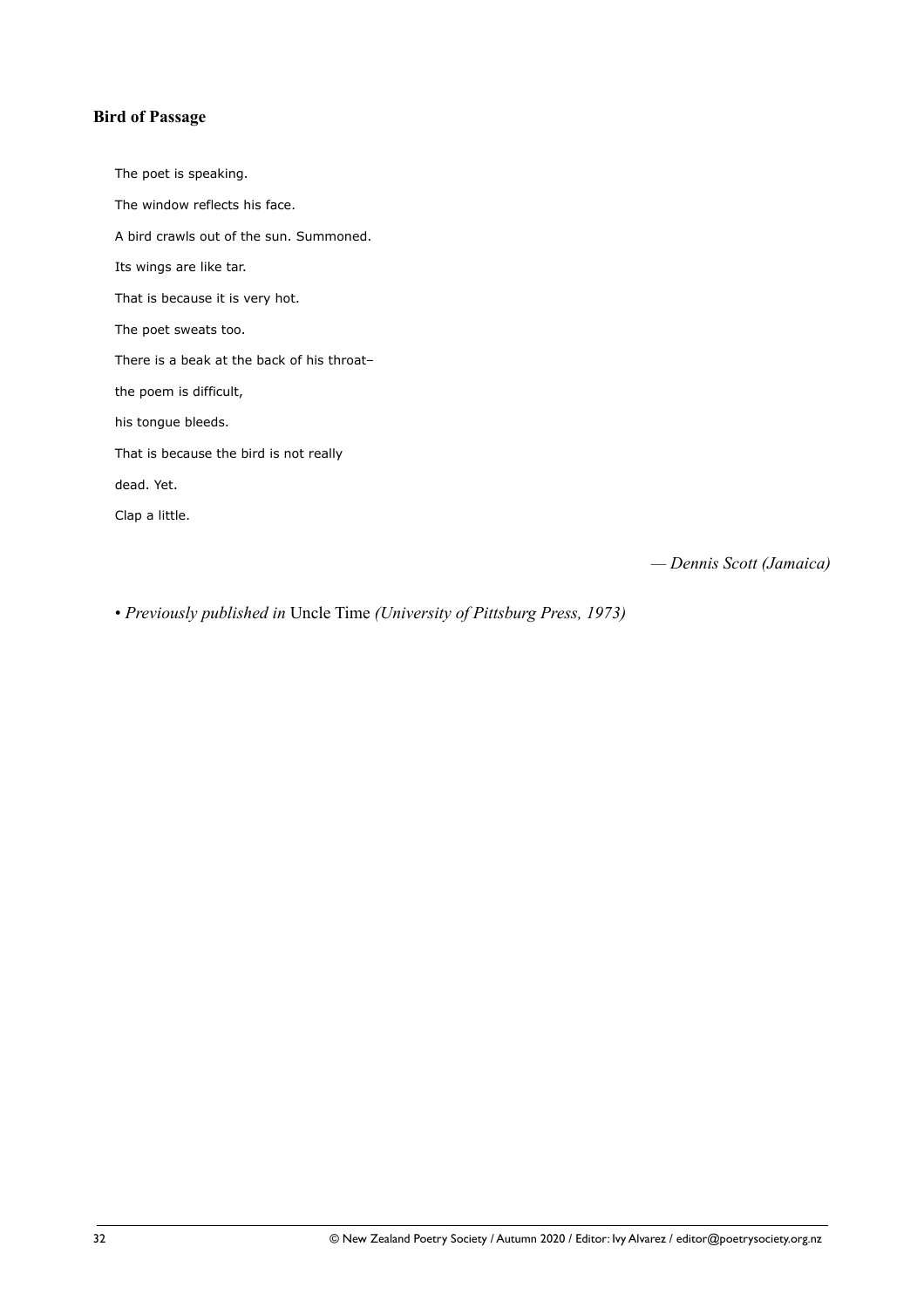#### **you the gull**

just you

and me

you the gull

padding along

the shoreline

in the wavelets

up to your

white buoy

of breast

padding on the

sand and shell

the wrinkle

to and fro

of sunlight

below,

the trill

of shadow

carried

**on** *contract the contract of the contract* on

just

you me

looking

for something

you the spotless

one of us

two.

*— Peter Le Baige (New Zealand)*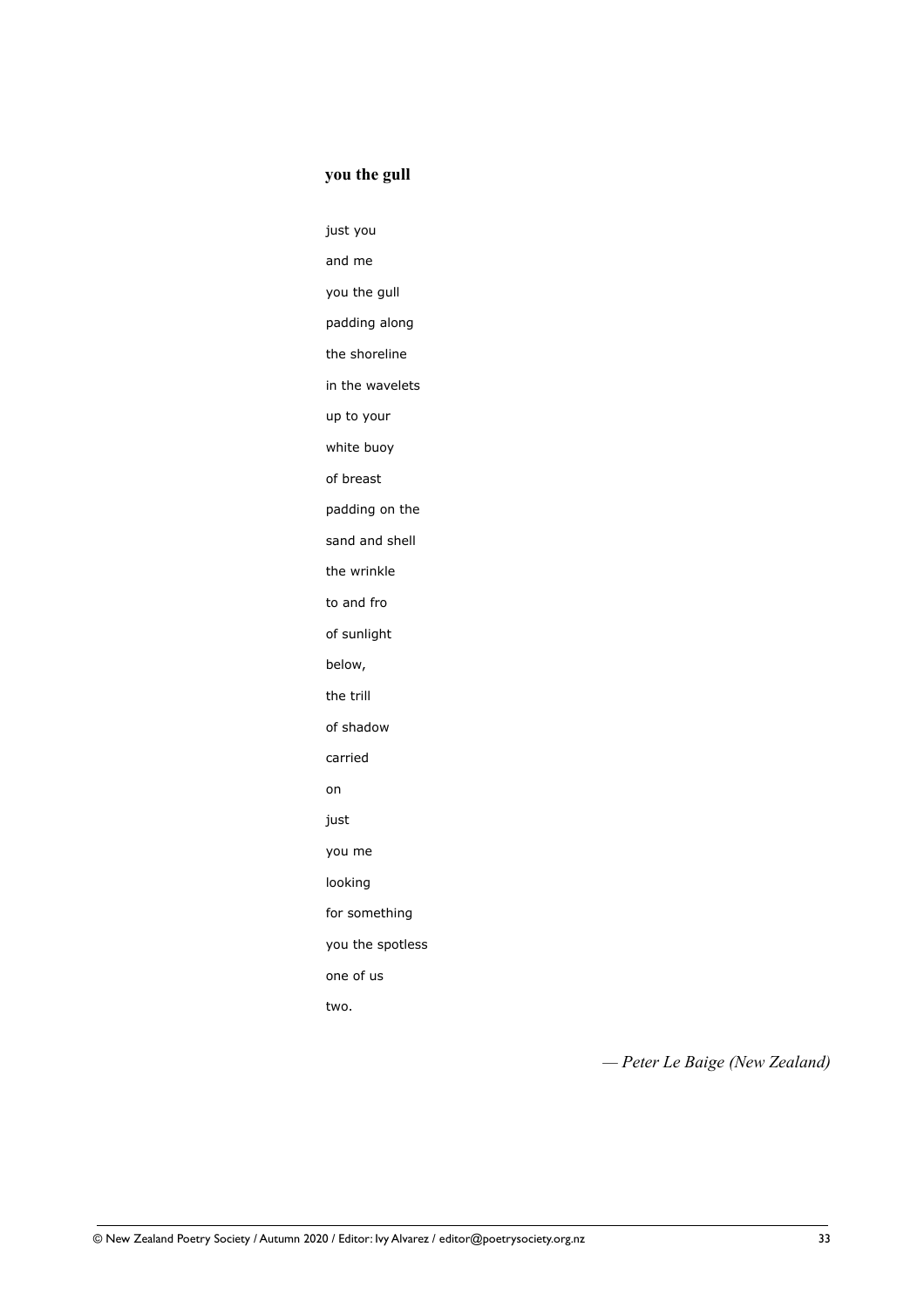#### **Day off**

My Sister and I Have a speckled past Like the egg of a tern How I imagine the speckly anyway Speck, speck, speckled.

We saw some today On a walk that healed a part of my psyche She helped me, in Te Reo, bless some important things That can be worn.

At a magic spot from my childhood Fresh water bubbles and flows from a quite close crater lake Nearby, the sea flows and foams Further on, the Terns A hundred or so Teeming in the air Dive-bombing for food, then resting

Teem, teem, teeming

Speck, speck, speckled

Rangitoto overlooks us.

*— Kate Kelly (New Zealand)*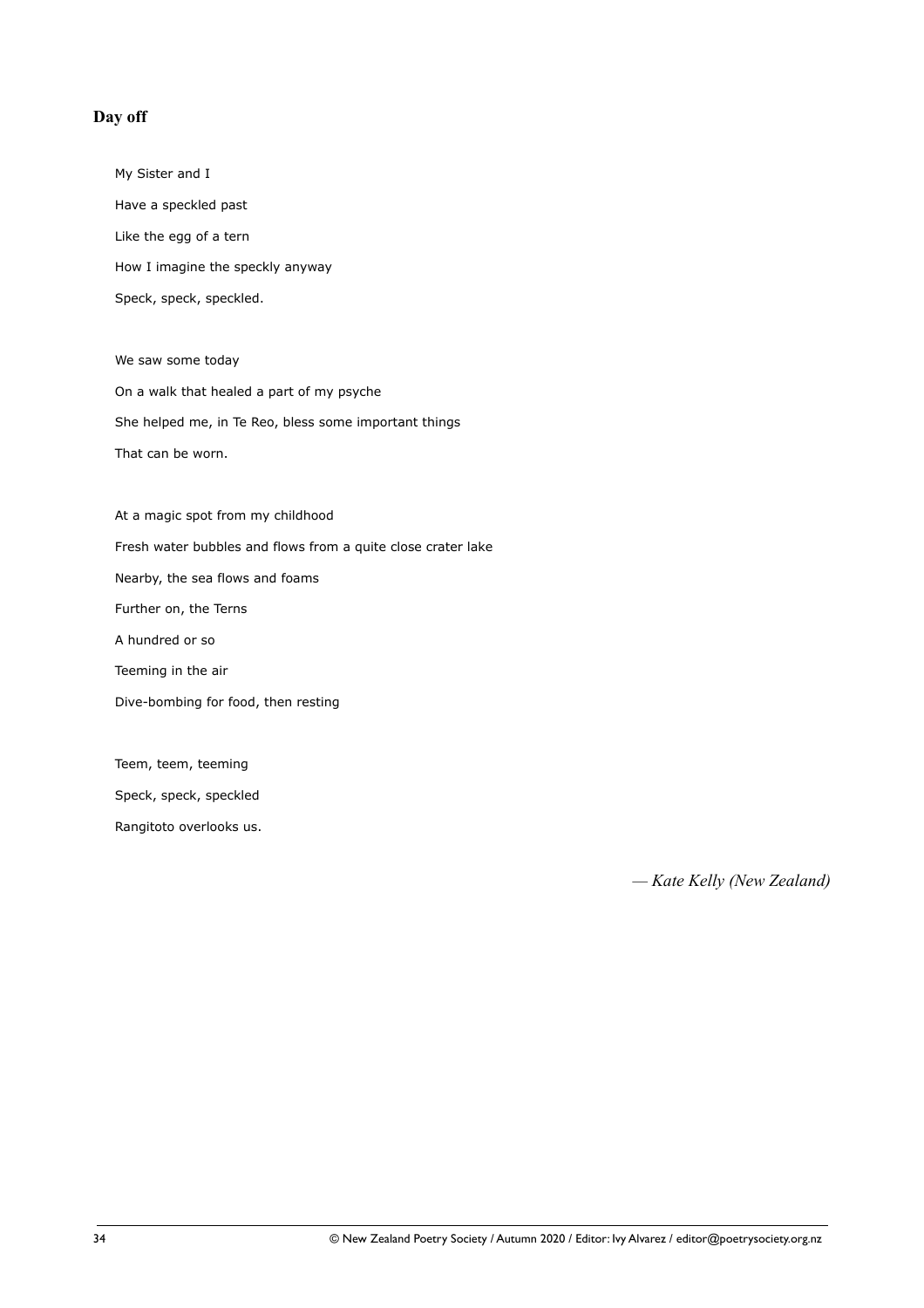#### **Bird Singing**

A bird stands on the electric wire and sings.

This is the story of our lives.

Perched on things that can kill us we sing our human songs. Insulated by fragile culture we know a deadly current runs under our feet.

It is the artist's disease,

The scientist's accident,

the priest's deadly encounter

with crime.

Standing on the terrors beneath us we sing knowing our only hope is the quality of our song.

*— Earl McKenzie (Jamaica)* 

• *Previously published in* The Almond Leaf *(Peepal Tree Press, 2008)*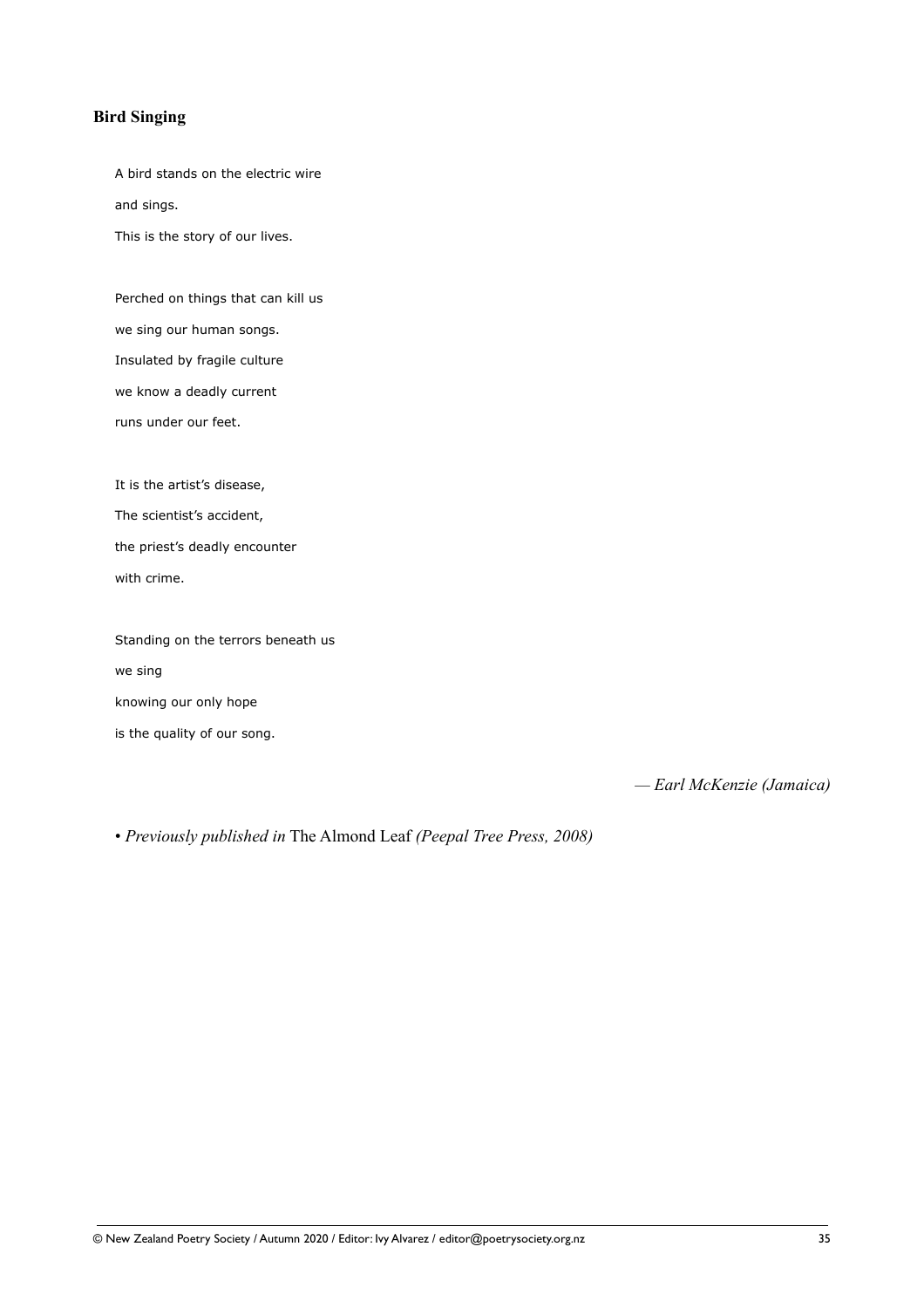#### **Swallows on Dominion Rd**

*for Graham Brazier 1952 - 2015* 

My friend and neighbour phones me over. He's waiting outside, finger-shushing me. I follow him down the driveway alongside his second-hand bookshop. A small slim bird flits over us. No, two!

We stand, watching the birds. They swoop up, swoop low, swoop round about us. We watch one fly to a nest - a nest! – wedged on the bracket of the bevelled brick ledge directly above our heads. The other bird skims and reskims the puddle that won't dry out 'til November. Their thin black tails fork like hair ribbons.

Ribbons used to come on card spools when I was a kid. A yard did two ribbons for my pigtails, for school. Forked edges wouldn't fray, but if you cut a straight edge, it left a stray thread you tugged until the ribbon unravelled rib by rib into a crimped silk thread fine as hair you wound 'round and 'round your finger 'til your trapped blood swelled dunkelbunt as tight, as hot, as long as you could stand it.

My neighbour lights up. You could sear a straight edge with a flame.

He points above us. We listen.

Chicks!

*— Anita Arlov (New Zealand)*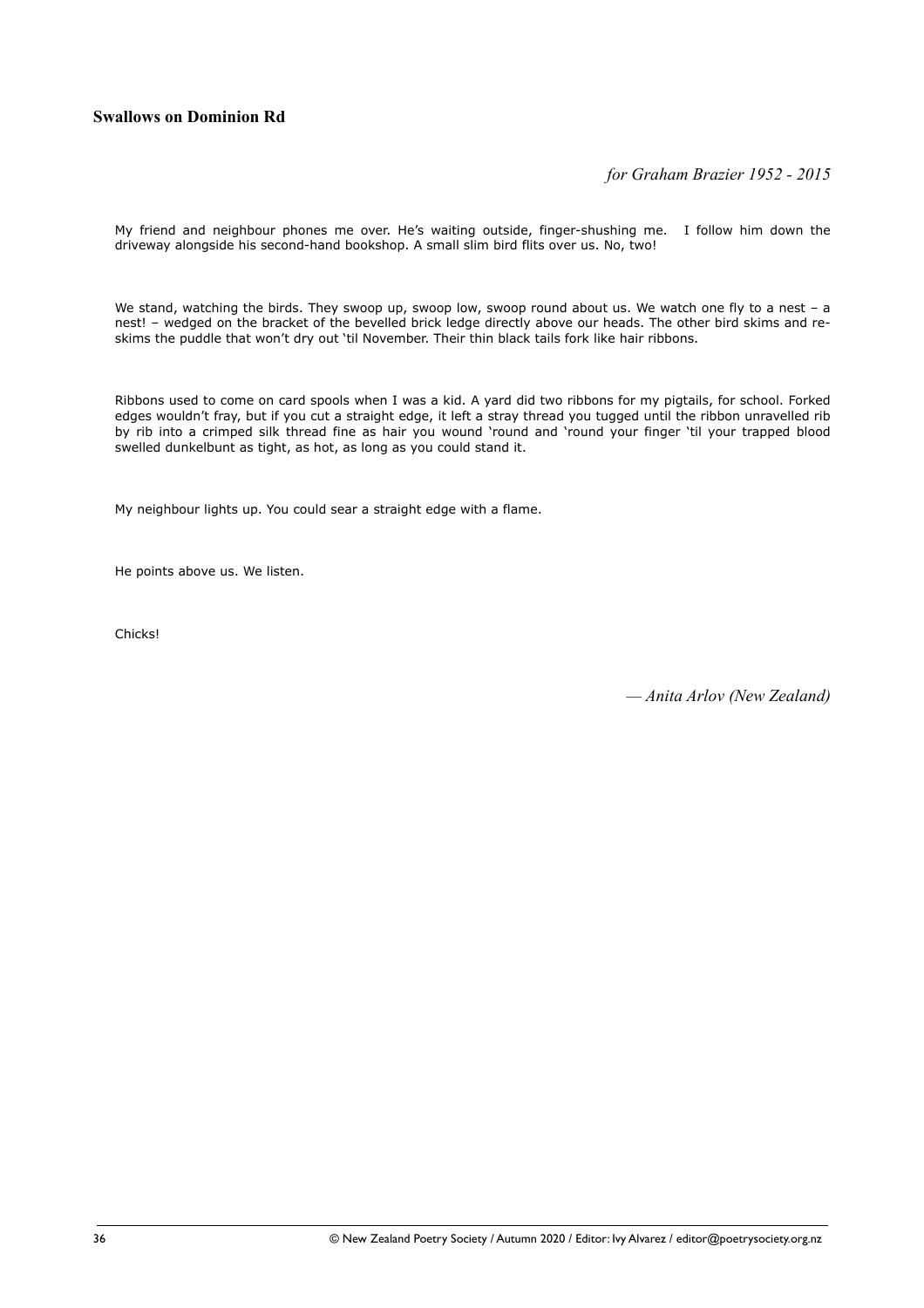#### **Write for** *a fine line*

Select contributions receive a small payment of an NZ book token.

#### **Payment to writers**

#### *Poems*

\$20 book token per poet NZPS members may submit 3-4 poems of up to 40 lines.

#### *Featured Poet*

\$40 book token for four poems at editor's invitation.

#### *Articles*

\$40 book token for articles 750-1000 words

#### *Reviews*

\$20 to \$40 book token for reviews 500-1000 words. Quotations of poetry excluded. Visit our bookshelf:

poetrysociety.org.nz/poems-reviews/ books-available-for-review

N.B. There is no payment for regional reports or Letters to the Editor.

editor@poetrysociety.org.nz

### **Want to advertise with us?**

We offer half and full-page ads.

**\$35** for a half page ad

**\$75** for a full page ad

Please send bookings and enquiries to Katharine Allard

info@poetrysociety.org.nz

*a fine line* — read by dedicated lovers of poetry

#### **New Zealand Poetry Society Subscription Renewal**

(Your membership will run for one year from the date of payment.)

\_\_\_\_\_\_\_\_\_\_\_\_\_\_\_\_\_\_\_\_\_\_\_\_\_\_\_\_\_\_\_\_\_\_\_\_\_\_\_\_\_\_\_\_\_

\_\_\_\_\_\_\_\_\_\_\_\_\_\_\_\_\_\_\_\_\_\_\_\_\_\_\_\_\_\_\_\_\_\_\_\_\_\_\_\_\_\_\_\_\_ \_\_\_\_\_\_\_\_\_\_\_\_\_\_\_\_\_\_\_\_\_\_\_\_\_\_\_\_\_\_\_\_\_\_\_\_\_\_\_\_\_\_\_\_\_

\_\_\_\_\_\_\_\_\_\_\_\_\_\_\_\_\_\_\_\_\_\_\_\_\_\_\_\_\_\_\_\_\_\_\_\_\_\_\_\_\_\_\_\_\_

\_\_\_\_\_\_\_\_\_\_\_\_\_\_\_\_\_\_\_\_\_\_\_\_\_\_\_\_\_\_\_\_\_\_\_\_\_\_\_\_\_\_\_\_\_

\_\_\_\_\_\_\_\_\_\_\_\_\_\_\_\_\_\_\_\_\_\_\_\_\_\_\_\_\_\_\_\_\_\_\_\_\_\_\_\_\_\_\_\_\_

NAME:

POSTAL ADDRESS:

POST CODE:

E-MAIL ADDRESS:

TELEPHONE NUMBER(S):

#### **SUBSCRIPTION OPTIONS**

Please make cheques payable to **The New Zealand Poetry Society Inc**. and post to: Membership, NZPS, PO Box 5283, Wellington 6140; or pay electronically:

ANZ: 06-0501-0823371-10

Please use both your name and the word *membership* as reference.

 $\Box$  Basic membership: magazine emailed to you quarterly  $\Box$ \$30

 $\Box$  Student membership – magazine emailed to you quarterly – \$15

 $\Box$  Joint membership (two members at same physical address, different email addresses) – \$45

 $\Box$  Postal sub (basic membership, plus a printed copy of the magazine mailed, within New Zealand only) – \$60

 $\Box$  Schools / Libraries (1 copy of the magazine mailed) – \$60

□ Groups – see definition at [poetrysociety.org.nz/members/](http://poetrysociety.org.nz/members/joining-the-nzps/) [joining-the-nzps/](http://poetrysociety.org.nz/members/joining-the-nzps/)

Do you require a receipt? YES / NO